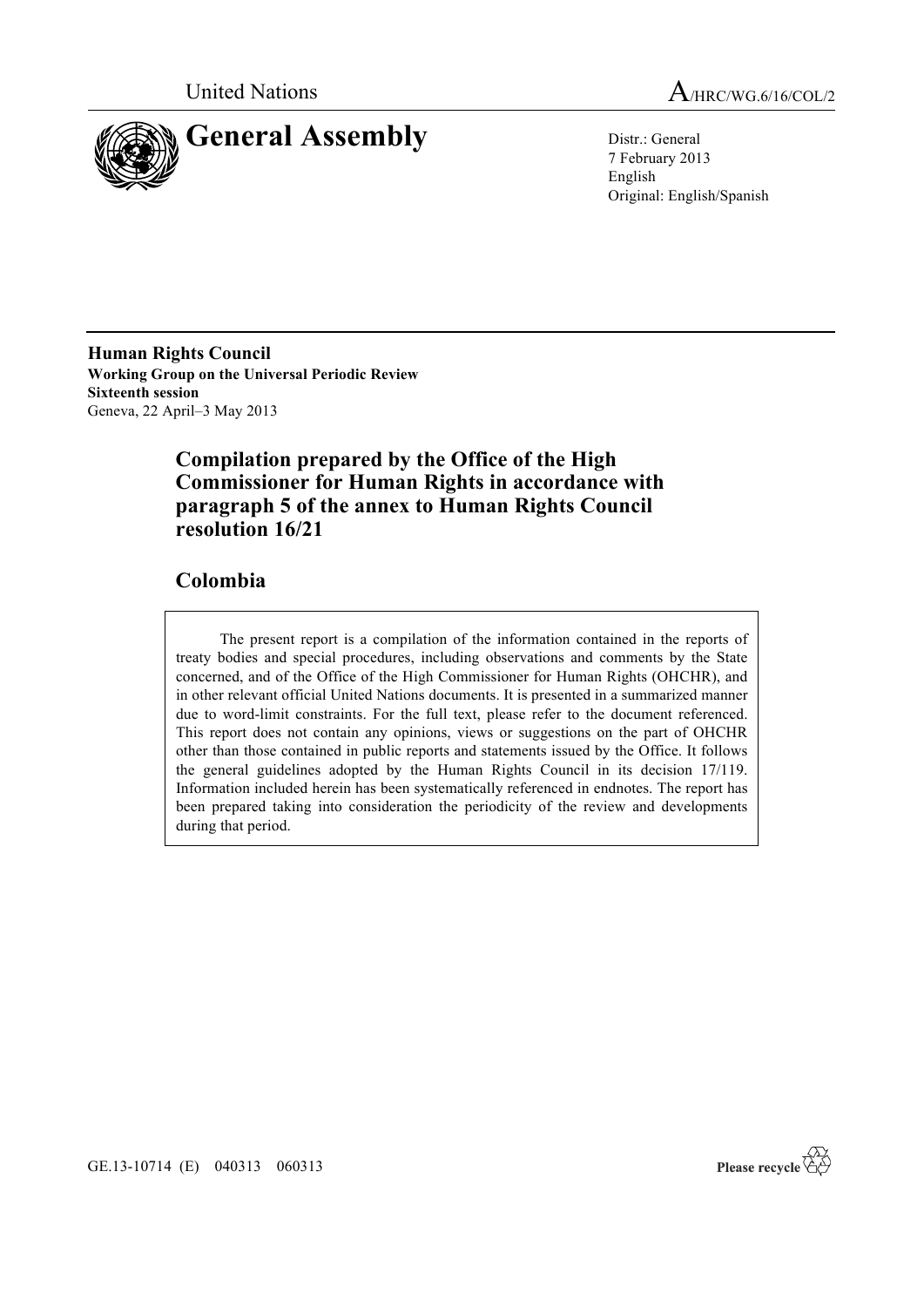# **I. Background and framework**

1. In 2011, the United Nations High Commissioner for Human Rights recognized the Government's efforts to strengthen the rule of law. Significant legislative and public policy initiatives had been undertaken, human rights violations had been condemned and action against corruption and illegal land appropriation had been taken, including the Victims' and Land Restitution Law (Law No.  $1448$ ).<sup>1</sup> Violence caused by the internal armed conflict continued to affect the full enjoyment of rights. President Santos publicly recognized the internal armed conflict. That facilitated dialogue with the international community and contributed to the effective implementation of international protection.<sup>2</sup>

2. The United Nations system (UNS) in Colombia reported that the President had announced the commencement of a peace process between the Government and the Revolutionary Armed Forces of Colombia (FARC) in August 2012. As the Secretary-General observed, it is hoped that this will mark the beginning of a constructive dialogue to resolve this conflict that has plagued the Colombian people for the past five decades.<sup>3</sup> UNS stressed the importance of taking account of international human rights and humanitarian law standards, and ensuring the participation of civil society in the process.<sup>4</sup>

3. The Secretary-General urged the Government to include, in the context of any negotiation with non-State armed groups, provisions aimed at the protection of children, including the unconditional release of all children and their safe participation in all decisions that affect them.<sup>5</sup>

|                            | Status during previous cycle                      | Action after review | Not ratified/not accepted |
|----------------------------|---------------------------------------------------|---------------------|---------------------------|
| Ratification, accession or | <b>ICERD</b> (1981)                               | CRPD (2011)         | OP-CAT                    |
| succession                 | <b>ICESCR</b> (1969)                              | CPED (2012)         |                           |
|                            | <b>ICCPR</b> (1969)                               |                     |                           |
|                            | ICCPR-OP 2 (1997)                                 |                     |                           |
|                            | <b>CEDAW</b> (1982)                               |                     |                           |
|                            | CAT (1987)                                        |                     |                           |
|                            | CRC (1991)                                        |                     |                           |
|                            | OP-CRC-AC (2005)                                  |                     |                           |
|                            | OP-CRC-SC (2003)                                  |                     |                           |
|                            | <b>ICRMW</b> (1995)                               |                     |                           |
| Reservations, declarations | OP-CEDAW (Declarations,                           |                     |                           |
| and/or understandings      | arts. 8, 9 and 5, 2007)                           |                     |                           |
|                            | CRC (Reservation, art. 38,                        |                     |                           |
|                            | paras. 2 and 3, 1991)                             |                     |                           |
|                            | OP-CRC-SC (Declaration,                           |                     |                           |
|                            | art.7, 2003                                       |                     |                           |
|                            | ICRMW (Reservation, arts. 15,<br>46 and 47, 1995) |                     |                           |

#### **A. Scope of international obligations**<sup>6</sup>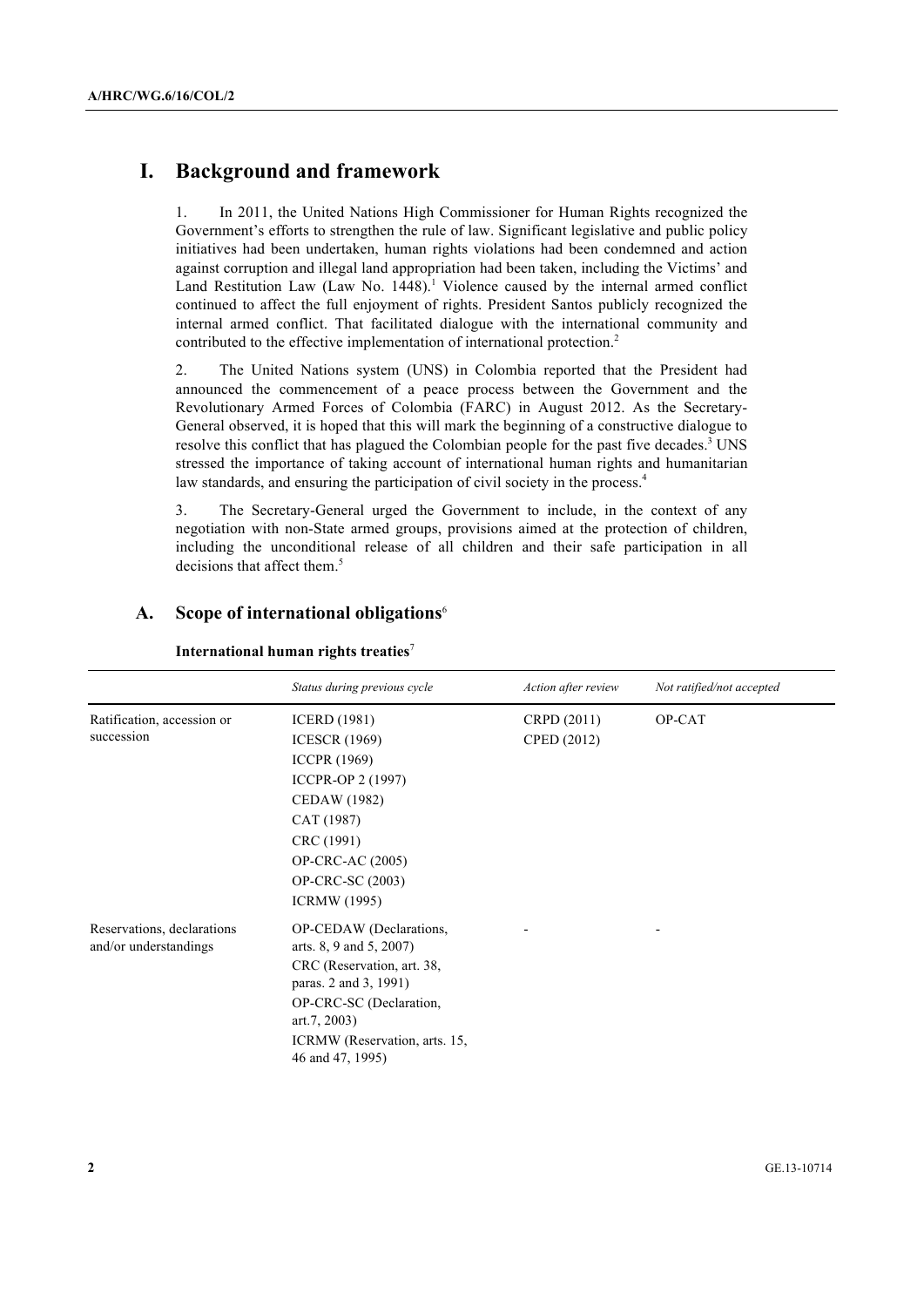|                                                                 | Status during previous cycle                                       | Action after review | Not ratified/not accepted                                                                                                                                                          |
|-----------------------------------------------------------------|--------------------------------------------------------------------|---------------------|------------------------------------------------------------------------------------------------------------------------------------------------------------------------------------|
| Complaint procedures,<br>inquiry and urgent action <sup>8</sup> | ICCPR-OP 1 (1969)<br><b>OP-CEDAW</b> (2007)<br>CAT, art. 20 (1987) | -                   | ICERD, art. 14<br><b>OP-ICESCR</b><br>ICCPR, art. 41<br>OP-CEDAW, art. 8<br>CAT, arts. 21 and 22<br>OP-CRC-IC<br>ICRMW, arts. 76 and 77<br><b>OP-CRPD</b><br>CPED, arts. 31 and 32 |

#### **Other main relevant international instruments**

|                                          | Status during previous cycle                                                                                                                                                                                                                                                                                                                                                                                   | Action after review | Not ratified                                                                                                                                                                                                                               |
|------------------------------------------|----------------------------------------------------------------------------------------------------------------------------------------------------------------------------------------------------------------------------------------------------------------------------------------------------------------------------------------------------------------------------------------------------------------|---------------------|--------------------------------------------------------------------------------------------------------------------------------------------------------------------------------------------------------------------------------------------|
| Ratification, accession or<br>succession | Convention on the Prevention<br>and Punishment of the<br>Crime of Genocide<br>Geneva Conventions of<br>12 August 1949 and Additional<br>Protocols I and II thereto <sup>9</sup><br>Convention and protocol<br>on refugees <sup>10</sup><br>ILO fundamental conventions <sup>11</sup><br>ILO Convention No. $169^{12}$<br>Rome Statute of the International<br>Criminal Court<br>Palermo Protocol <sup>13</sup> |                     | Conventions on stateless<br>persons <sup>14</sup><br><b>UNESCO</b> Convention<br>against Discrimination in<br>Education $15$<br><b>Additional Protocol III</b><br>to the Geneva Conventions <sup>16</sup><br>ILO Convention No. $189^{17}$ |

4. The High Commissioner exhorted the Government to ratify pending international instruments, in particular OP-CAT, OP-CRPD and OP-ICESCR.<sup>18</sup>

5. UNS pointed out that the State had yet to recognize the competence of the Committee on Enforced Disappearances to receive and consider individual communications.<sup>19</sup>

6. In 2009, the Committee against Torture (CAT) recommended that Colombia make the declarations provided for under articles 21 and 22 of the Convention.<sup>20</sup>

7. In 2010, the Committee on the Rights of the Child (CRC) recommended that Colombia ratify the Convention on Cluster Munitions.<sup>21</sup>

8. In 2009, the Committee on the Elimination of Racial Discrimination (CERD) encouraged Colombia to make the optional declaration provided for in article 14 of the Convention.<sup>22</sup>

9. In 2009, the Committee on the Protection of the Rights of All Migrant Workers and Members of Their Families (CMW) recommended that Colombia withdraw the reservations regarding articles 15, 46 and 47 of the Convention; and make the declarations provided for in articles 76 and 77 of the Convention.<sup>23</sup>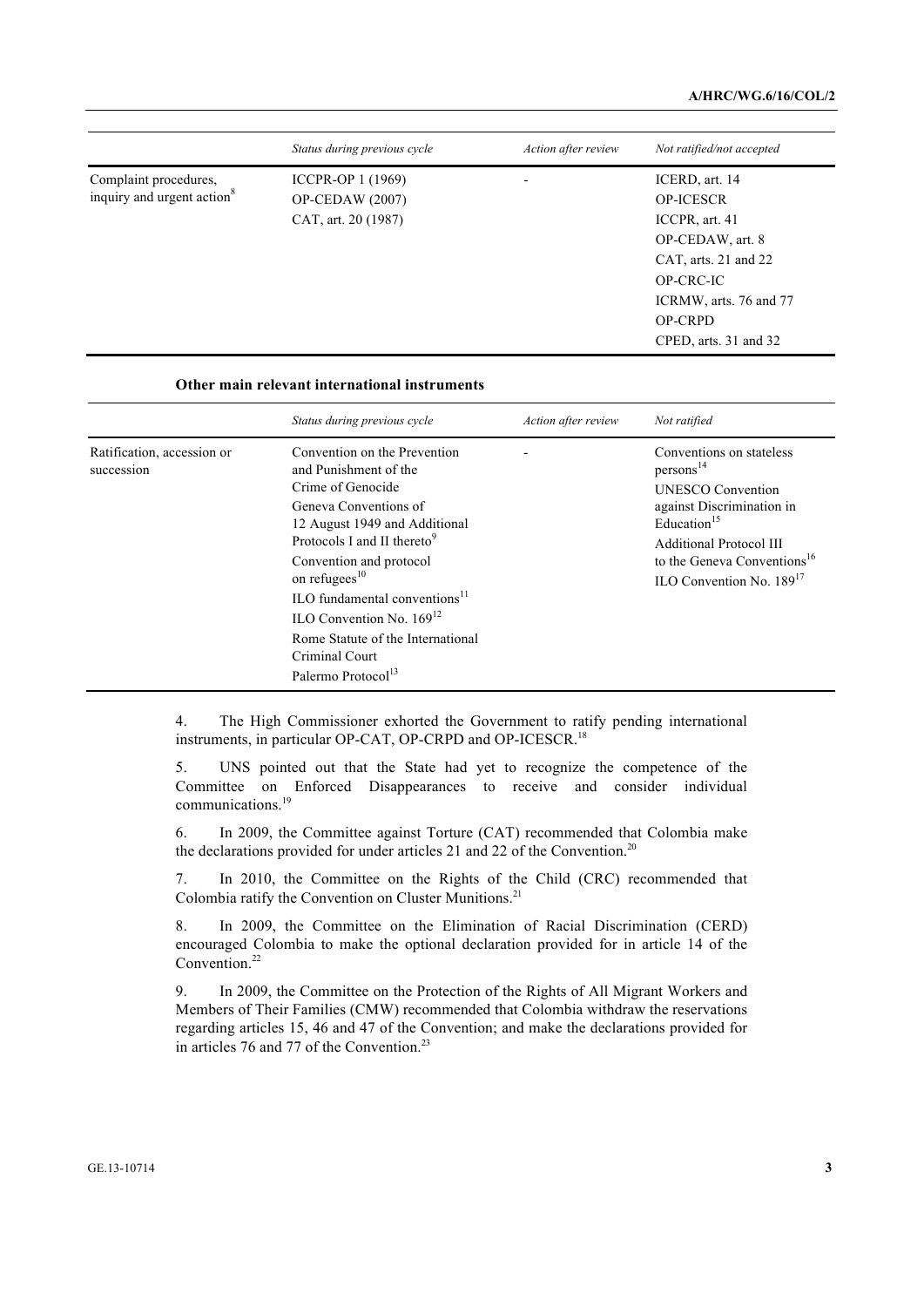### **B. Constitutional and legislative framework**

10. UNS noted that, seven years after its enactment, the Government had recognized the need to reform the Justice and Peace Act (975), under which respect for victims' rights, the guarantee of non-repetition, and the right to the truth were not ensured.<sup>24</sup>

11. UNS referred to the constitutional reform of July 2012, known as the "legal framework for peace", under which the President was granted transitional justice powers to undertake peace processes with a view to facilitating the end of the internal armed conflict and guaranteeing the rights of victims. In addition, the establishment of a Truth Commission is planned.<sup>25</sup> The Working Group on Enforced or Involuntary Disappearances expressed its concern about that reform of the Constitution, under which the authorities would be given the power to waive criminal prosecution or suspend the enforcement of a sentence in cases of grave human rights violations, crimes against humanity and war crimes.<sup>26</sup>

12. UNS pointed out that the Victims and Land Restitution Act of 2011 is one of the most important elements in guaranteeing victims' rights to truth, justice, reparation and non-repetititon. The Ombudsman's Office will play an essential role in its implementation.<sup>27</sup> The High Commissioner considered important that land restitution efforts be part of a holistic strategy for development, including strengthening incomegenerating programmes to ensure a sustainable and dignified standard of living for victims.28 She also noted that land restitution leaders faced high risk, given the criminal interest in the lands subject to restitution. Authorities must give priority to guaranteeing the life and integrity of those claiming their lands.<sup>29</sup>

13. The Office of the United Nations High Commissioner for Refugees (UNHCR) stated that internally displaced persons (IDPs) represented 80 per cent of the victims covered by Law No. 1448, and their lands represented the largest percentage of abandoned and usurped land in the country.<sup>30</sup> It recommended the use of the IDP definition included in Law No. 387/97 and in the Guiding Principles on Internal Displacement.<sup>31</sup>

14. UNS welcomed the enactment of Act No. 1408 of 2010, which paid tribute to the victims of enforced disappearance and established measures to locate and identify them.<sup>32</sup>

15. In May 2012, the Special Rapporteur on extrajudicial, summary or arbitrary executions expressed his concern about the continuous attempts by the military justice system to claim jurisdiction over cases of extrajudicial executions, and about information indicating reprisals and pressure against military judges who had sought to collaborate with the ordinary justice system.<sup>33</sup> CAT reiterated its concern that the military justice system assumed jurisdiction of gross human rights violations, and urged Colombia to impartially investigate such violations under the ordinary court system.<sup>34</sup> The Human Rights Committee (HR Committee) emphasized, in 2010, that such crimes remained outside the military jurisdiction.<sup>35</sup>

16. In October 2012, 11 United Nations human rights experts expressed their concern at the possible adoption by Congress of a constitutional reform project regarding military criminal law which would expand the power of military or police tribunals to investigate and decide cases of human rights violations which should fall under the authority of the ordinary justice system. While noting the exclusion of certain crimes, they highlighted that such courts would be competent to investigate numerous violations of international human rights and humanitarian law. The reform would represent a historic setback in the fight against impunity.<sup>36</sup> The Human Rights Committee expressed similar concerns in 2012.<sup>37</sup> OHCHR-Colombia took note of the enactment of the reform on 27 December 2012, reiterating its concern and pointing out that the reform runs counter to the State's international obligations.<sup>38</sup>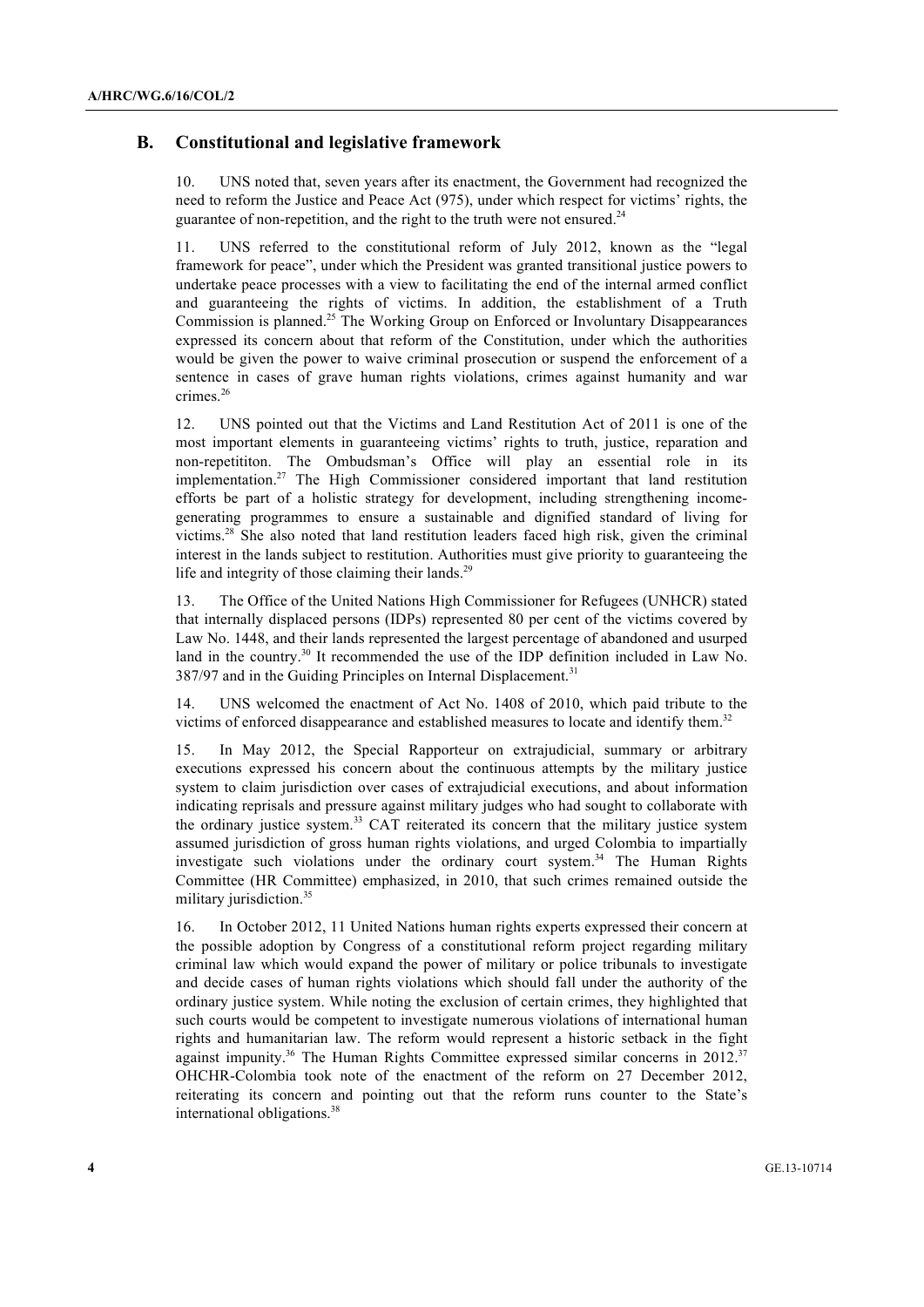17. In 2010, while noting Constitutional Court ruling C-728 (2009), in which the Court exhorted Congress to regulate conscientious objection to military service, the HR Committee urged Colombia to adopt legislation recognizing and regulating conscientious objection and review the practice of "round-ups".<sup>39</sup>

### **C. Institutional and human rights infrastructure and policy measures**

| Status of national human rights institutions <sup>40</sup> |  |  |  |  |  |
|------------------------------------------------------------|--|--|--|--|--|
|------------------------------------------------------------|--|--|--|--|--|

| National human rights institution | Status during previous cycle | Status during present cycle <sup>41</sup>                        |
|-----------------------------------|------------------------------|------------------------------------------------------------------|
| Defensoría del Pueblo             | A (October 2007)             | A (March 2012; will be reviewed in the first<br>session of 2014) |

18. UNS noted that the closure of the Department of National Security had begun in October 2011, and that it was to be replaced by the new National Directorate of Intelligence, which includes internal and external monitoring mechanisms. The former Department of National Security had carried out illegal wiretapping, threats, intimidation, attacks and other illegal activities against human rights defenders, political opponents, journalists and members of the judicial branch.<sup>42</sup> In 2012, the Human Rights Committee expressed concern at the continued cases of illegal intelligence gathering.<sup>43</sup> While welcoming the Intelligence Law (2011), OHCHR-Colombia noted that measures must be adopted to comprehensively reform intelligence services and transform the institutional culture that led to the commission of human rights violations.<sup>44</sup>

19. The High Commissioner reported on the unification of the protection programmes under the new National Protection Unit and noted as crucial that the new unit coordinate its efforts with other State protection programmes.<sup>45</sup>

20. The High Commissioner reported that in 2011, the National System for Human Rights and International Humanitarian Law, a policy coordination and follow-up mechanism, had been established.<sup>46</sup>

21. Several treaty bodies recognized as positive the Early Warning System (SAT) of the Ombudsman to prevent displacement and human rights violations, but recommended that it be strengthened.<sup>47</sup>

# **II. Cooperation with human rights mechanisms**

22. Colombia submitted mid-term reviews regarding the follow-up to the recommendations received during its 2008 universal periodic review.<sup>48</sup>

### A. Cooperation with treaty bodies<sup>49</sup>

|  | 1. | <b>Reporting status</b> |  |
|--|----|-------------------------|--|
|--|----|-------------------------|--|

| Treaty body | Concluding observations<br>included in previous<br>review | Latest report submitted<br>since previous review | Latest concluding<br>observations | Reporting status                                        |
|-------------|-----------------------------------------------------------|--------------------------------------------------|-----------------------------------|---------------------------------------------------------|
| <b>CERD</b> | August 1999                                               | 2008                                             | August 2009                       | Fifteenth and sixteenth reports overdue<br>since $2012$ |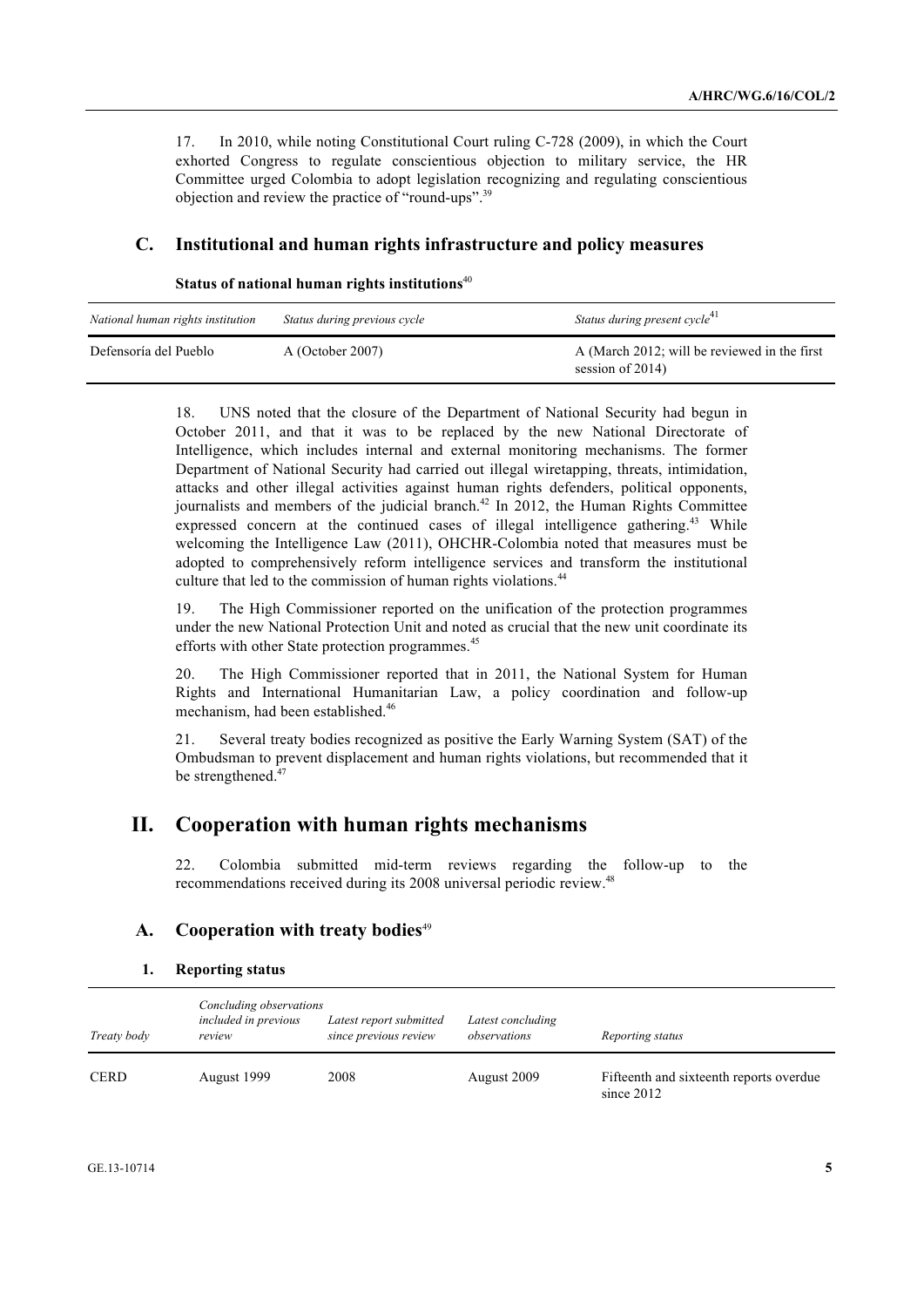#### **A/HRC/WG.6/16/COL/2**

| Treaty body         | Concluding observations<br><i>included in previous</i><br>review | Latest report submitted<br>since previous review | Latest concluding<br>observations | Reporting status                                            |
|---------------------|------------------------------------------------------------------|--------------------------------------------------|-----------------------------------|-------------------------------------------------------------|
| <b>CESCR</b>        | November 2001                                                    | 2008                                             | May 2010                          | Sixth report due in 2015                                    |
| <b>HR</b> Committee | March 2004                                                       | 2008                                             | <b>July 2010</b>                  | Seventh report due in 2014                                  |
| <b>CEDAW</b>        | January 2007                                                     | 2011                                             |                                   | Seventh and eighth reports pending<br>consideration in 2013 |
| <b>CAT</b>          | November 2003                                                    | 2008                                             | November 2009                     | Fifth report due in 2013                                    |
| <b>CRC</b>          | June 2006                                                        | $2008$ (OP-AC and<br>OP-SC)/2011                 | June 2010<br>(OP-AC and<br>OP-SC) | Fourth and fifth reports pending<br>consideration           |
| <b>CMW</b>          |                                                                  | 2007/2011                                        | April 2009                        | Second report pending consideration in<br>2013              |
| <b>CRPD</b>         |                                                                  |                                                  |                                   | Initial report due in 2013                                  |
| <b>CED</b>          |                                                                  |                                                  |                                   | Initial report due in 2014                                  |

# **2. Responses to specific follow-up requests by treaty bodies**

### **Concluding observations**

| Treaty body         | Due in       | Subject matter                                                                                                                                                                                                                                                | Submitted in                                                  |
|---------------------|--------------|---------------------------------------------------------------------------------------------------------------------------------------------------------------------------------------------------------------------------------------------------------------|---------------------------------------------------------------|
| <b>CERD</b>         | 2010         | Afro-Colombians and indigenous peoples and victims' right to<br>reparations. <sup>50</sup>                                                                                                                                                                    |                                                               |
| <b>HR</b> Committee | 2011         | Impunity; extrajudicial executions; and illegal surveillance activities. <sup>51</sup>                                                                                                                                                                        | $2011^{52}$ and $2012^{53}$<br>Dialogue ongoing <sup>54</sup> |
| <b>CEDAW</b>        |              |                                                                                                                                                                                                                                                               |                                                               |
| <b>CAT</b>          | 2010         | Complaints of torture and impunity; independence of the Office of the<br>Public Prosecutor; demobilization and amnesty; acquiescence with<br>illegal armed groups; military justice and extrajudicial executions; and<br>forced disappearances. <sup>55</sup> | $2011^{56}$                                                   |
|                     | <b>Views</b> |                                                                                                                                                                                                                                                               |                                                               |
| Treaty body         |              | Number of views<br><b>Status</b>                                                                                                                                                                                                                              |                                                               |
| <b>HR</b> Committee |              | $3^{57}$                                                                                                                                                                                                                                                      | Dialogue ongoing                                              |

# **B.** Cooperation with special procedures<sup>58</sup>

|                     | Status during previous cycle          | Current status                                      |
|---------------------|---------------------------------------|-----------------------------------------------------|
| Standing invitation | Yes                                   | Yes                                                 |
| Visits undertaken   | Education $(1-10 \text{ Oct. } 2003)$ | <b>Arbitrary Detention</b><br>$(1-10$ October 2008) |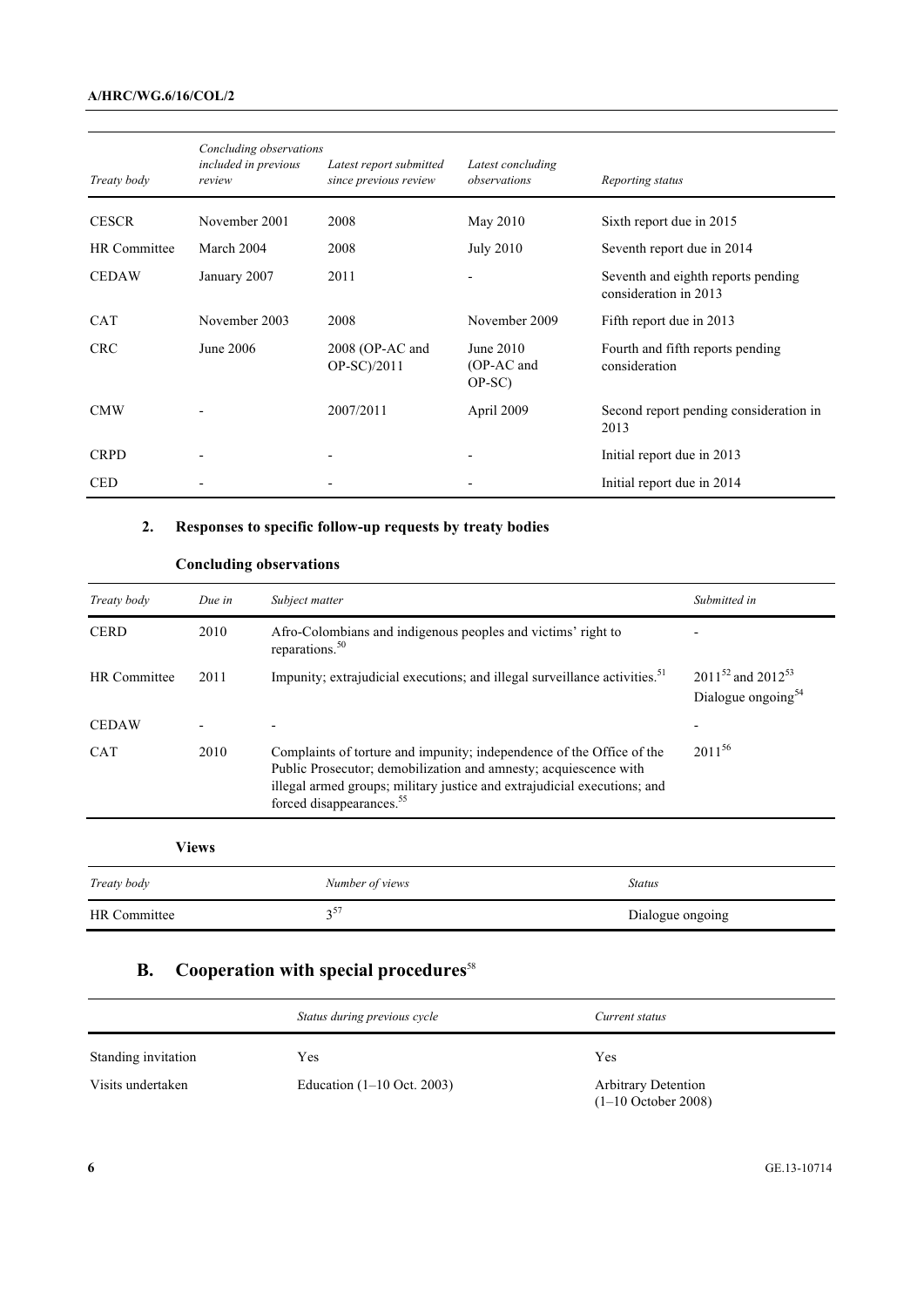|                                                           | Status during previous cycle                                                                                   | Current status                                                  |
|-----------------------------------------------------------|----------------------------------------------------------------------------------------------------------------|-----------------------------------------------------------------|
|                                                           | Freedom of expression (22-29 Feb. 2004)                                                                        | Internally displaced persons<br>$(3-14$ November 2008)          |
|                                                           | Indigenous peoples $(7-17$ March 2004)                                                                         | Summary executions<br>$(8-18$ June 2009)                        |
|                                                           | Disappearances $(5-13$ July 2005)                                                                              | Human rights defenders<br>$(7-18$ September 2009)               |
|                                                           | Internally displaced persons (15-27 June 2006)                                                                 | Independence of judges and lawyers<br>$(7-16$ December 2009)    |
|                                                           | Health (20–23 Sept. 2007)                                                                                      | Independent Expert on minority issues<br>$(1-12$ February 2010) |
| Visits agreed to in principle                             | None                                                                                                           | Extreme poverty                                                 |
| Visits requested                                          | Human rights defenders, requested in 2005                                                                      | Food (requested in 2008)                                        |
|                                                           | Minority issues, in 2006                                                                                       | Mercenaries (renewed in 2010)                                   |
|                                                           | Mercenaries, in 2006                                                                                           | Internally displaced persons<br>(requested 2011, renewed 2012)  |
|                                                           | Adequate housing, in 2006                                                                                      | Violence against women<br>(requested 2012)                      |
| Responses to letters of allegations<br>and urgent appeals | During the period under review 85 communications were sent. The Government replied to 35<br>communications.    |                                                                 |
| Follow-up reports and missions                            | Summary executions; <sup>59</sup> Disappearances <sup>60</sup><br>Indigenous peoples (mission 22–27 July 2009) |                                                                 |

### **C. Cooperation with the Office of the High Commissioner for Human Rights**

23. Through its office in Colombia, OHCHR monitored and reported on the human rights situation, to provide national counterparts with legal advice and technical cooperation, and to promote human rights and international humanitarian law in the context of the internal armed conflict and its serious humanitarian consequences.<sup>61</sup> The agreement with the Government concerning the OHCHR office in Colombia was renewed in 2010 until October 2013.<sup>62</sup> The High Commissioner visited Colombia in 2008.<sup>63</sup> Colombia made voluntary contributions to support the work of OHCHR globally in 2008, 2009 and 2010.<sup>64</sup>

# **III. Implementation of international human rights obligations, taking into account applicable international humanitarian law**

### **A. Equality and non-discrimination**

24. In 2011, the Independent Expert on minority issues noted the disproportionate poverty and poor social and economic conditions experienced by many Afro-Colombians.<sup>65</sup>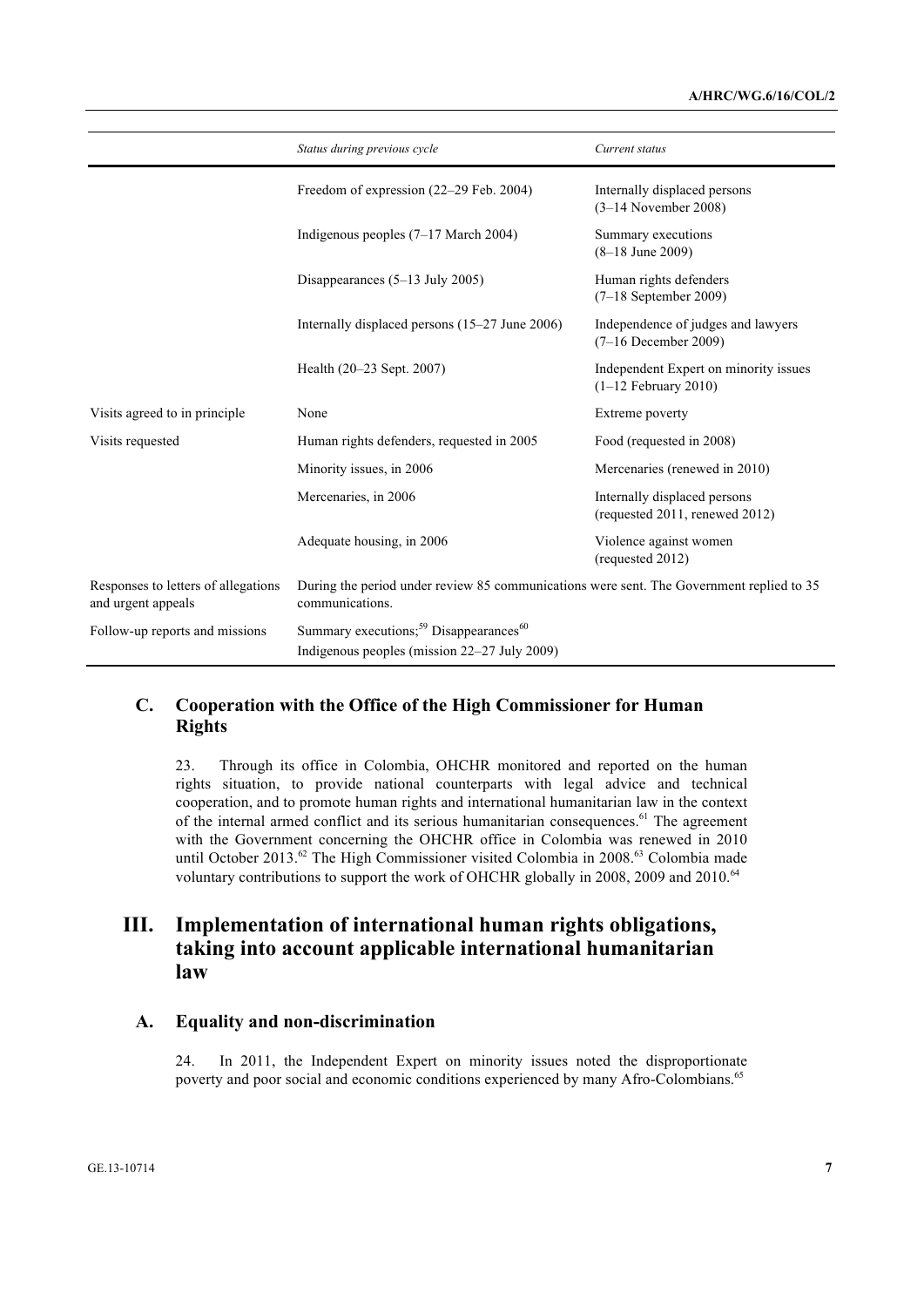25. CERD was concerned that Afro-Colombians and indigenous peoples, who remained victims of de facto racial discrimination, were vulnerable to human rights violations, and that structural causes perpetuated their exclusion.<sup>66</sup>

26. The High Commissioner noted that lesbians, gays, bisexuals and transgender persons faced a great deal of intolerance and discrimination.<sup>67</sup>

#### **B. Right to life, liberty and security of the person**

27. In 2012, the Special Rapporteur on extrajudicial, summary or arbitrary executions stated that cases of extrajudicial executions continued to be reported and that progress in investigations remained lacking.<sup>68</sup> He also noted the phenomenon of so-called *falsos positivos* — unlawful killings of civilians, staged by the security forces to look like lawful killings in combat — and indicated that the Government had made efforts to reduce the number of those killings.<sup>69</sup> The HR Committee, CAT and CRC had similar concerns.<sup>70</sup>

28. The High Commissioner noted that some army officers continued to deny the occurrence of extrajudicial executions and to discredit the judicial system when convictions were handed down, in blatant disregard of Ministry of Defence policies.<sup>71</sup>

29. The High Commissioner noted the continuous expansion of illegal armed groups that emerged after the demobilization of paramilitary organizations. Such groups, involved in drug trafficking and other criminal activities, had a devastating impact on the population.<sup>72</sup> She was concerned about indications that those groups benefited from the collusion of some local authorities and members of security forces.<sup>73</sup>

30. The Committee against Torture was concerned by the complicity of public servants and elected representatives with illegal armed groups.<sup>74</sup> According to the Working Group on Enforced or Involuntary Disappearances, Colombia still did not have a policy to rid the police and military and other State security and intelligence bodies of their links to paramilitarism.<sup>75</sup>

31. In 2012, the Working Group on Enforced or Involuntary Disappearances observed that Colombia had made progress since it had visited the country in 2005.<sup>76</sup> However, it expressed concern that enforced disappearances persisted; this concern was shared by the Committee against Torture and the Human Rights Committee.<sup>77</sup> The Working Group also noted that the relatives of disappeared persons, their representatives, and those who reported enforced disappearances continued to be subject to attacks and persecution.<sup>78</sup>

32. The Working Group on Enforced or Involuntary Disappearances expressed concern that enforced disappearances persisted, and that there had been new cases since its visit.<sup>79</sup> In 2012, the Working Group on Enforced or Arbitrary Disappearances transmitted 18 newly reported cases to the Government.<sup>80</sup>

33. CAT was concerned about high incidence of torture in Colombia, noting also complaints about the participation or acquiescence of State agents<sup>81</sup> and the absence of criminal investigations.<sup>82</sup>

34. CAT remained concerned about the detention conditions and military nature of prisons. It urged Colombia to improve material conditions in prisons; reduce overcrowding; restrict the use of solitary confinement; and bring to the attention of the criminal courts complaints of torture in prisons and places of temporary detention.<sup>83</sup>

35. CAT and the HR Committee were concerned about the high incidence of arbitrary arrests, and particularly the use of preventive administrative detention and mass arrests by the police and army, and that arrests were used to stigmatize community leaders, youth, indigenous people, Afro-Colombians and peasants.<sup>84</sup>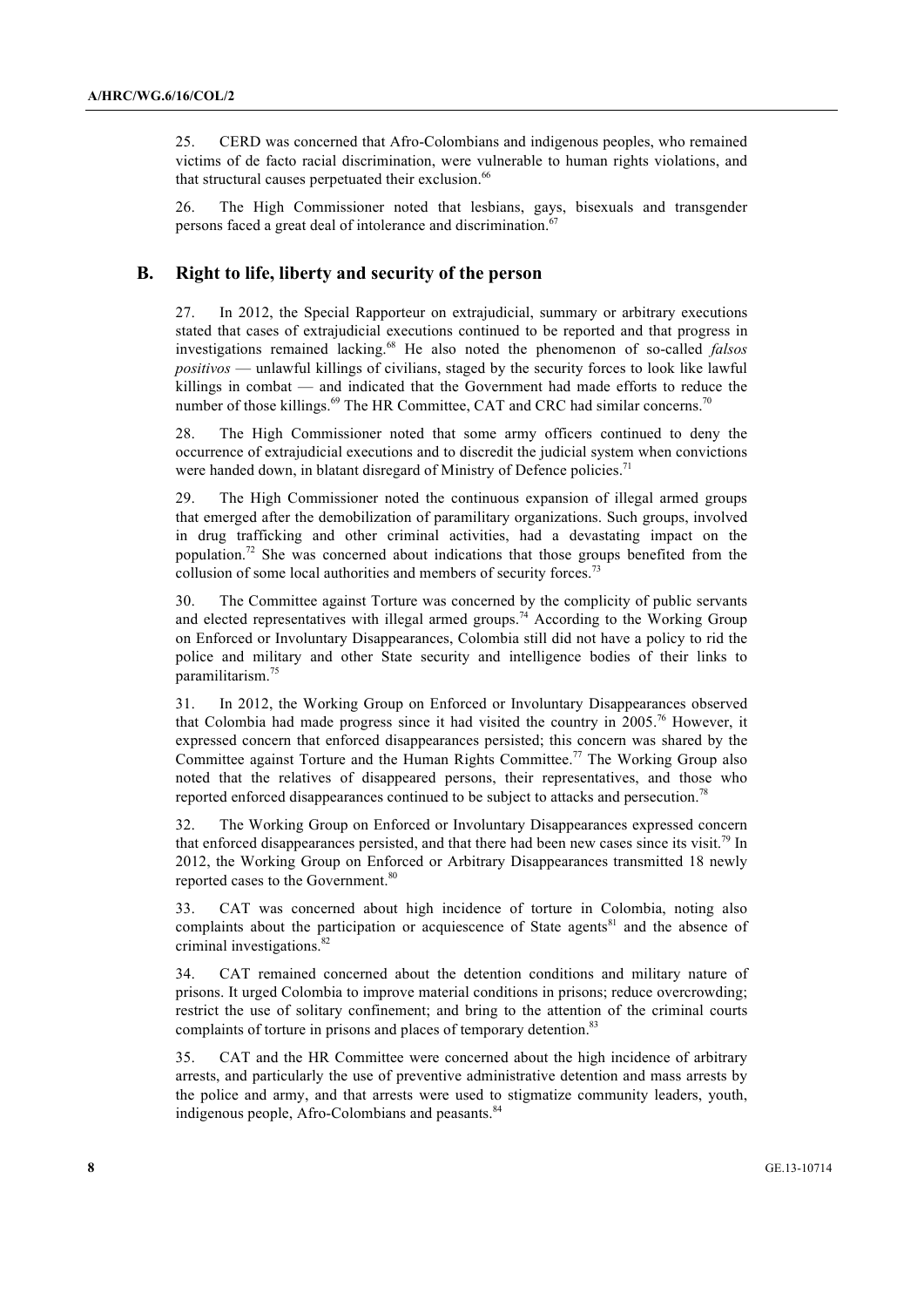36. UNS pointed out that the Special Representative of the Secretary-General on Sexual Violence in Conflict had visited Colombia in May 2012 and expressed concern at the increase in sexual violence against women. In addition, she had discussed possible recommendations to strengthen the State's response with various stakeholders.<sup>85</sup>

37. The HR Committee expressed concern about alarming sexual violence against women and girls, attributed to the FARC-EP and illegal armed groups that had emerged from the demobilization of paramilitary organizations, and cases in which the alleged perpetrators were members of the security forces.<sup>86</sup> CAT highlighted the use of sexual violence as a weapon of war. $87$  The Committee on Economic, Social and Cultural Rights (CESCR) was particularly concerned about violence against women in situations of forced displacement.<sup>88</sup>

38. UNS noted that violence and armed conflict made possible the violation of the sexual and reproductive rights of girls and young women, and that an increase in pregnancies in early adolescence, maternal mortality and sexual violence were the consequences of the violation of women's human rights.<sup>89</sup>

39. The High Commissioner reiterated her suggestion that the Government extend an invitation to the Special Rapporteur on violence against women, its causes and consequences.<sup>90</sup>

40. UNS reported that, according to official figures, 232,362 women had been the victims of physical violence by their partners and approximately 83,000 had been the victims of sexual offences between 2007 and 2011.<sup>91</sup>

41. In 2012, the Secretary-General reported that landmines and unexploded ordnance continued to have serious consequences for civilians. A total of 116 children were victims of landmines and unexploded ordnance between early 2009 and mid-2011. The indigenous population was greatly affected.<sup>92</sup>

42. The Secretary-General demanded that the armed groups stop using landmines and other explosive devices and urged them to provide information to facilitate demining.<sup>93</sup>

43. The Secretary-General acknowledged that the Government had made progress in preventing and responding to the recruitment of children.<sup>94</sup> Nevertheless, the recruitment and use of children by non-State armed groups was widespread and systematic. Children of indigenous and Afro-Colombian origins were particularly exposed to recruitment.<sup>95</sup> CRC and CAT recommended that Colombia provide demobilized children with assistance, irrespective of the armed group from which they were released.<sup>96</sup>

44. The Secretary-General stated that, as recognized by the Constitutional Court, recruitment of children and internal displacement were closely linked. On many occasions, displacement was the only option for families to avoid the recruitment of children by non-State armed groups.<sup>97</sup>

45. The Secretary-General also reported the use of children for intelligence purposes by Colombian military forces personnel, which compromises their rights, causes additional distress and jeopardizes their security.<sup>98</sup> Interrogations by the Colombian military forces of children captured, escaped or released from non-State armed groups was of concern.<sup>99</sup> CRC urged Colombia to sanction the responsible armed forces personnel.<sup>100</sup>

46. The Secretary-General called upon all parties to halt the commission of grave violations against children, and urged them to abide by international law and to comply with Security Council resolutions on children and armed conflict.<sup>101</sup>

47. CMW was concerned about women and girls trafficked for commercial, sexual and labour exploitation<sup>102</sup> and CESCR about the large number of child victims of sexual exploitation.<sup>103</sup> CMW recommended that Colombia combat trafficking in persons,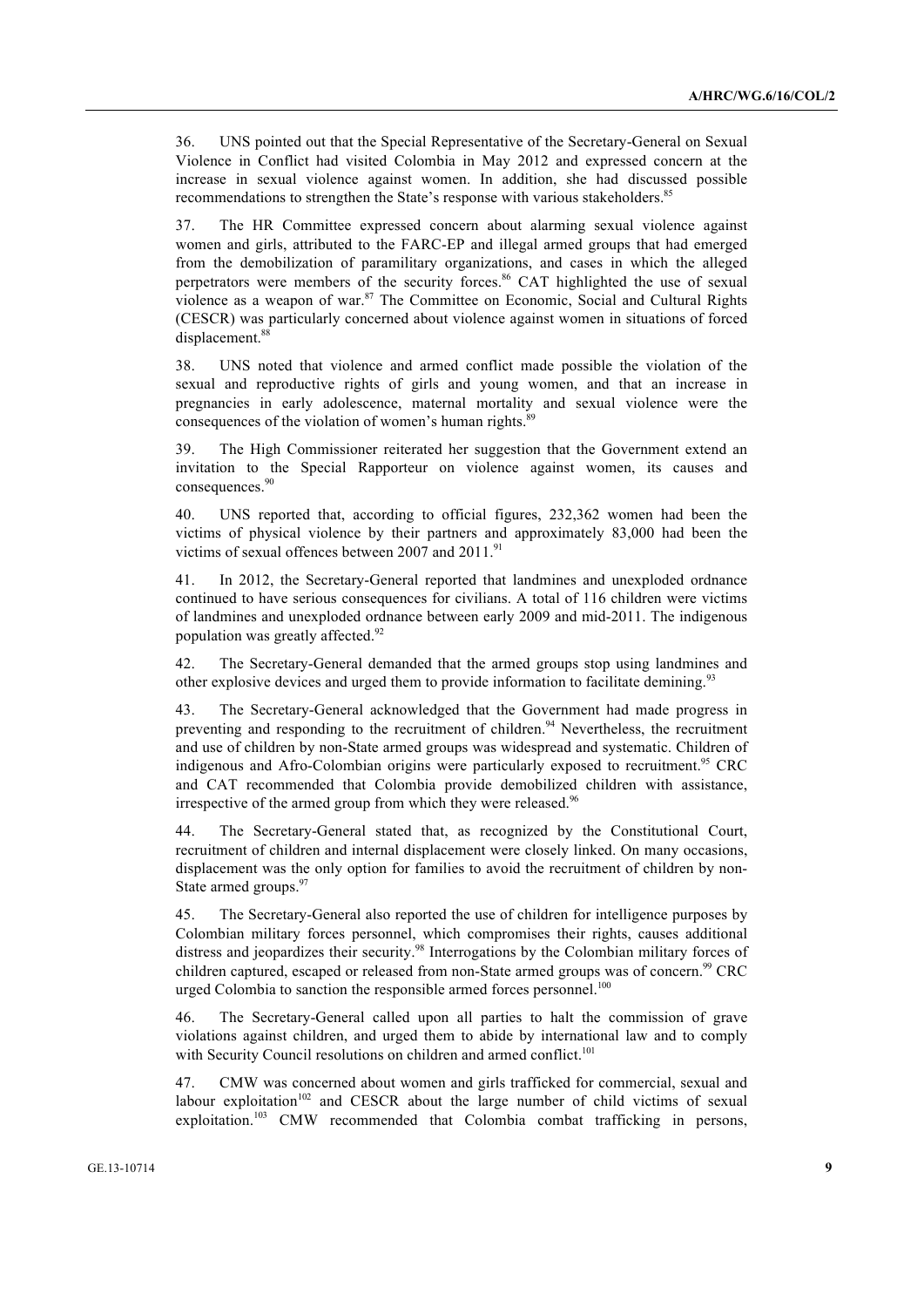especially women and children;<sup>104</sup> and CESCR recommended that Colombia strengthen its trafficking prevention programmes under the National Strategy to Combat Human Trafficking 2007–2012, with particular attention to children from disadvantaged groups.<sup>105</sup>

### **C. Administration of justice, including impunity and the rule of law**

48. The Special Rapporteur on the independence of judges and lawyers recommended that Colombia guarantee the participation of the judicial branch in all debates on the justice system and any proposed reforms,<sup>106</sup> and that members of the other State authorities enforce legal rulings and refrain from calling for non-compliance with a ruling and from discrediting magistrates, judges and lawyers.<sup>107</sup> She also recommended ensuring security of tenure for magistrates, judges and prosecutors.<sup>108</sup>

49. CAT was concerned that Supreme Court judges had been threatened, and urged Colombia to guarantee the security of persons working with the administration of justice and punish those responsible for threatening the independence of the judiciary.<sup>109</sup>

50. CAT was concerned about threats against witnesses in cases involving torture and about the harassment and murders of witnesses and victims who had taken part in trials held under Act No. 975 (2005). It urged Colombia to guarantee the safety of witnesses and victims, strengthen protection programmes, and ensure compliance with the Inter-American Human Rights System's measures.<sup>110</sup>

51. The Working Group on Arbitrary Detention noted that the lack of regulation of administrative pretrial detention and the failure to implement the requirements of Constitutional Court judgement No. C-024 of 1994 had led to many arbitrary detentions.<sup>111</sup>

52. CERD was concerned that the criminal justice system did not protect the rights of Afro-Colombians and indigenous peoples and that legal advice was not provided in indigenous languages.<sup>112</sup>

53. The High Commissioner noted that impunity remained a structural problem.<sup>113</sup> The Working Group on Enforced or Involuntary Disappearances observed that there was impunity in almost all cases of enforced disappearance.<sup>114</sup> The Committee against Torture urged Colombia to allocate resources to the Human Rights and International Humanitarian Law Unit of the Public Prosecutor's Office.<sup>115</sup>

54. CAT and the HR Committee were concerned that the extradition of paramilitary leaders hampered investigations into their responsibility for gross human rights violations and hindered victims' access to justice. Both urged Colombia to ensure that extraditions take place within a legal framework recognizing international obligations.<sup>116</sup>

55. The HR Committee urged Colombia to guarantee the right to an effective remedy and to full reparation.<sup>117</sup>

56. The Special Rapporteur on extrajudicial, summary or arbitrary executions reiterated his calls for strengthened resources for investigations by the Attorney General's Office. He added that a national policy on exhumations should be implemented.<sup>118</sup>

### **D. Right to marriage and family life**

57. CESCR was concerned that children were allowed to marry at 14 with the consent of a parent or guardian, and encouraged Colombia to implement the legal minimum marriage age of 18 years for girls and boys.<sup>119</sup>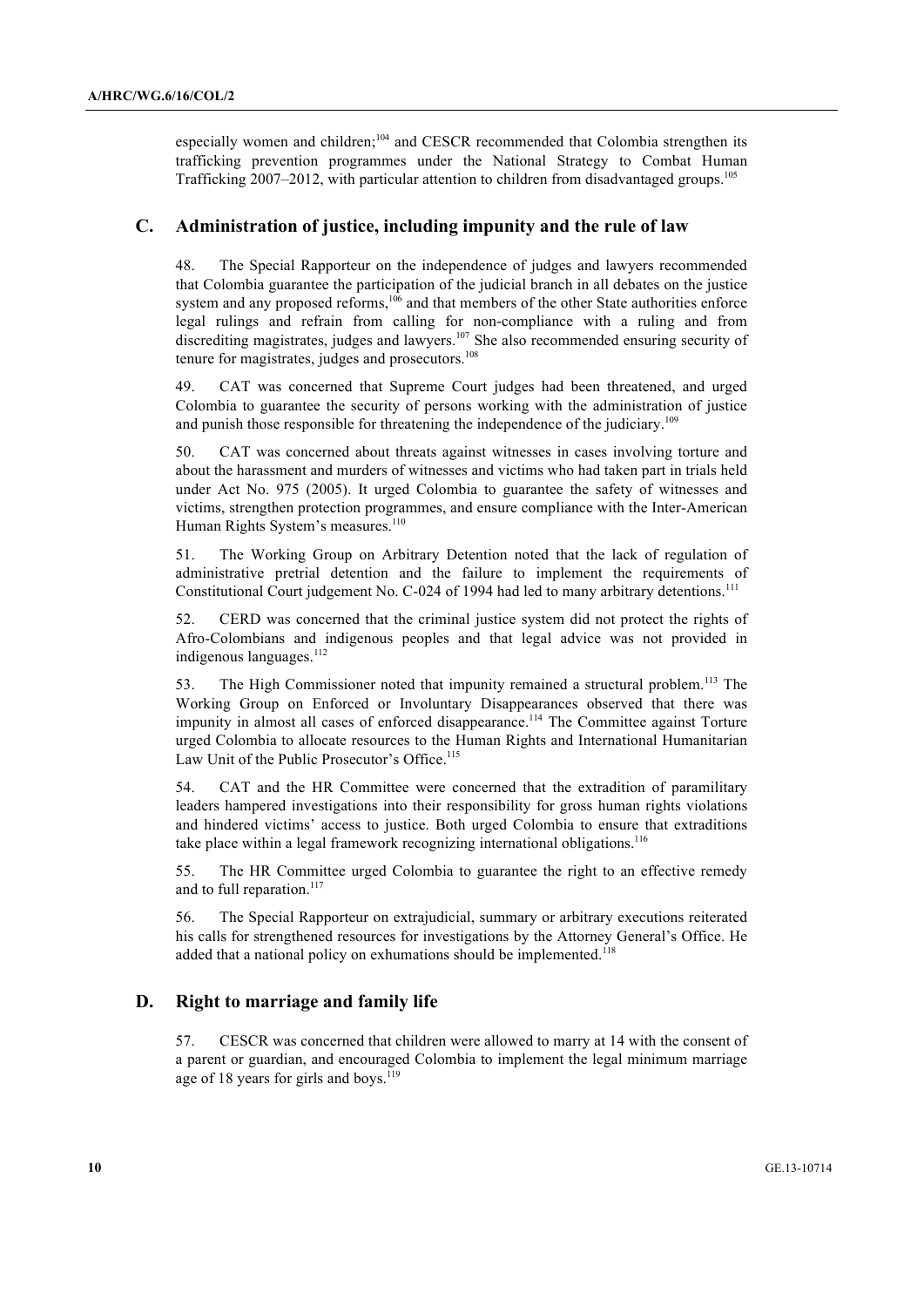58. CRC was concerned over private adoption houses for pregnant women, and recommended that Colombia prohibit such practice, as children may be sold for adoption.<sup>120</sup>

### **E. Freedom of expression, association and peaceful assembly, and right to participate in public and political life**

59. UNESCO reported that Colombia continued to be an unsafe environment for journalists, but noted that the Government was taking proactive actions to improve the situation.<sup>121</sup> It encouraged the Government to strengthen the positive steps undertaken towards ensuring journalist and media worker safety.<sup>12</sup>

60. UNESCO indicated that defamation remained criminalized in Colombia.<sup>123</sup> It encouraged the Government to decriminalize the defamation law and subsequently incorporate it into the civil code.<sup>124</sup>

61. In 2012, the Special Rapporteur on the situation of human rights defenders expressed concern at reports that human rights defenders faced violence and insecurity, including murder, acts of intimidation and threats, in particular against judges and lawyers, journalists, trade unionists and other defenders working for the rights of rural and indigenous communities in situations of enforced displacement.<sup>125</sup> UNS expressed particular concern about threats against women's organizations, which have increased over the past two years.<sup>126</sup>

62. The Special Rapporteur on the situation of human rights defenders recommended that a new presidential decree giving recognition to the legitimate work of human rights defenders be promulgated and widely disseminated.<sup>127</sup> The Special Rapporteur also recommended that the Government guarantee that personnel assigned to the protection of human rights defenders do not gather information for intelligence purposes.<sup>128</sup> Several treaty bodies urged Colombia to strengthen the protection measures.<sup>129</sup>

63. The Special Rapporteur on extrajudicial, summary or arbitrary executions concluded that lack of accountability for violations against human rights defenders continued to place them at grave risk. He urged Colombia to reinforce measures to ensure their protection and the conduct of prompt and impartial investigations into such violations.<sup>130</sup> UNS indicated that those investigations would be the best way to protect human rights defenders. 131

64. In 2011, the ILO Committee of Experts on the Application of Conventions and Recommendations deplored the murders and acts of violence against trade unionists which had been occurring for years. It recalled that the rights of workers' and employers' organizations could be exercised only in a climate free from violence, pressure or threats of any kind. The Committee expressed its hope that the Government would continue to take the necessary effective measures combating such violence against trade union leaders and convicting those responsible for these acts.<sup>132</sup>

#### **F. Right to work and to just and favourable conditions of work**

65. UNS reported that the differential in the rate of participation of women in the labour market was 20.4 per cent, the differential in the unemployment rate was 6.6 per cent, and the differential in average monthly earnings was 20 per cent. Colombian women worked 10.8 hours per month more than men and earned 20 per cent less on average.<sup>133</sup>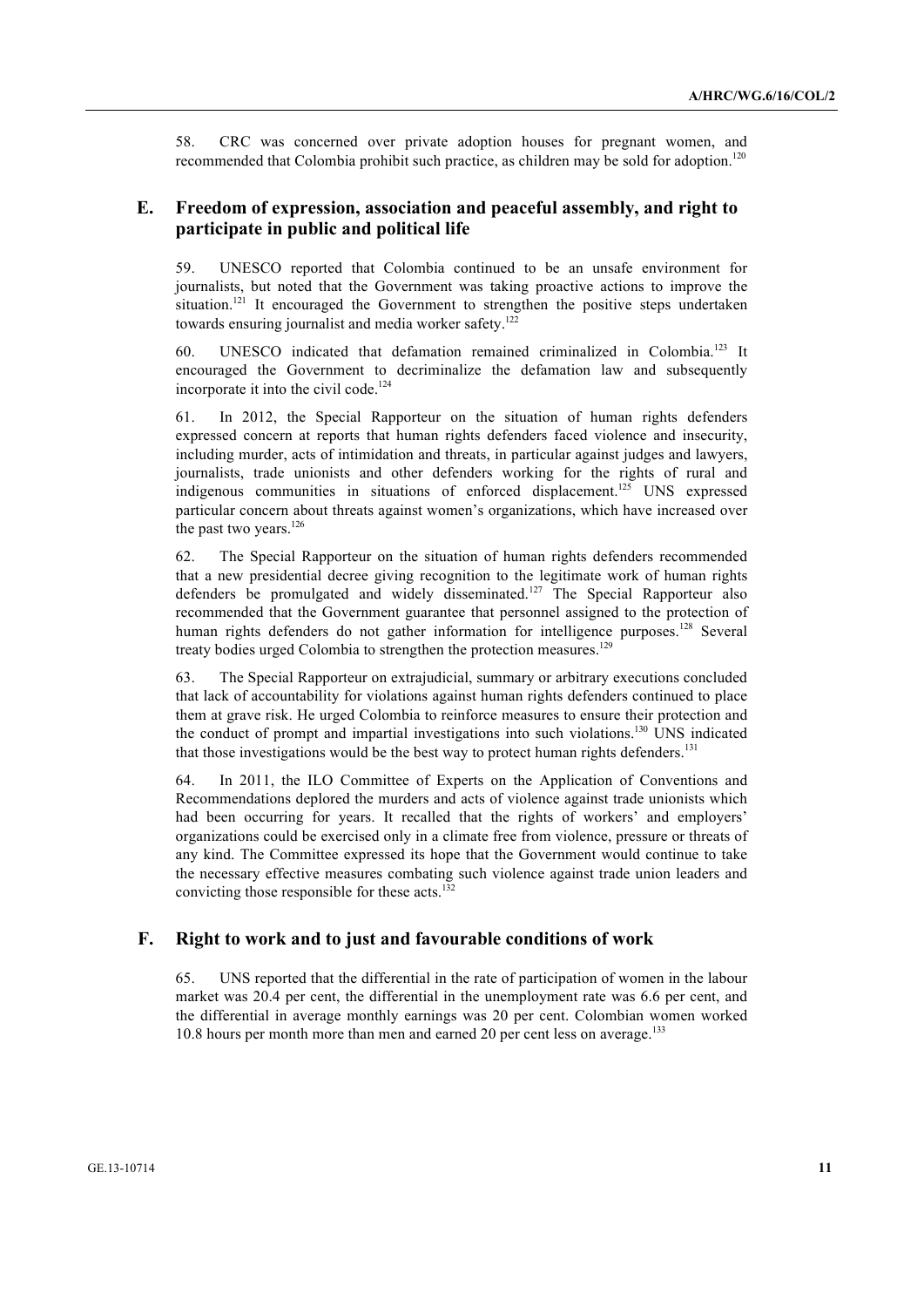### **G. Right to social security and to an adequate standard of living**

66. UNS pointed out that, according to sources from 2011, despite sustained economic growth, Colombia still had high levels of poverty and extreme poverty, and was the most unequal country in Latin America, with one of the highest levels of inequality in land ownership.134 40.2 per cent of Colombians lived in poverty, while 14.4 per cent lived in extreme poverty.<sup>135</sup> A total of 63 per cent of the population that was indigenous or of African descent lived below the poverty line and 47.6 per cent in extreme poverty.<sup>136</sup>

67. CESCR was concerned about the housing deficit, widespread overcrowding in housing among disadvantaged and marginalized individuals and families, and widespread forced evictions. It recommended that Colombia provide sustainable housing solutions, particularly for internally displaced persons, indigenous and Afro-Colombian peoples.<sup>137</sup>

### **H. Right to health**

68. UNS reported that the General Health Insurance Scheme had 91.1 per cent coverage. Total spending on health had stabilized at 6.4 per cent of gross domestic product in 2009.<sup>138</sup> However, effective access to services was limited for some vulnerable groups and in some departments.139 One of the main challenges in the area of health was the situation of women, who faced problems related to inequality, teenage pregnancy and violence.<sup>140</sup>

69. CERD was concerned about lower life expectancy and higher maternal and infant mortality and chronic malnutrition rates among Afro-Colombians and indigenous peoples and the lack of accessible health services among those communities.<sup>141</sup>

70. The Special Rapporteur on the rights of indigenous peoples stated that, in collaboration with indigenous organizations, there should be an effort to reduce the high levels of mortality and morbidity in their communities.<sup>142</sup>

71. While welcoming Constitutional Court ruling C-355 (2006) decriminalizing abortion in certain circumstances, the HR Committee was concerned that health-service providers refused to perform legal abortions; and that the Procurator-General did not support the enforcement of the ruling. It urged Colombia to ensure that health providers and medical professionals act in conformity with the Court ruling and to help women to avoid unwanted pregnancies.<sup>143</sup>

#### **I. Right to education**

72. CESCR and CERD were concerned about high illiteracy, particularly among Afro-Colombian and indigenous children.<sup>144</sup> UNESCO encouraged Colombia to adopt further measures aimed at combating discrimination in education, protecting minority groups, combating illiteracy in rural areas, and promoting gender equality.<sup>145</sup>

73. UNESCO highlighted that, under Colombian law, displaced children were eligible for free education, and schools must accept them without requiring previous proof of education. However, IDPs in Colombia continued to face difficulties.<sup>146</sup>

74. CESCR was concerned that families paid for educational services, and recommended that Colombia ensure access of all children to free and compulsory primary education.<sup>147</sup>

75. The Special Rapporteur on the rights of indigenous peoples stated that there was an urgent need for progress in applying the special education system for indigenous peoples.<sup>148</sup>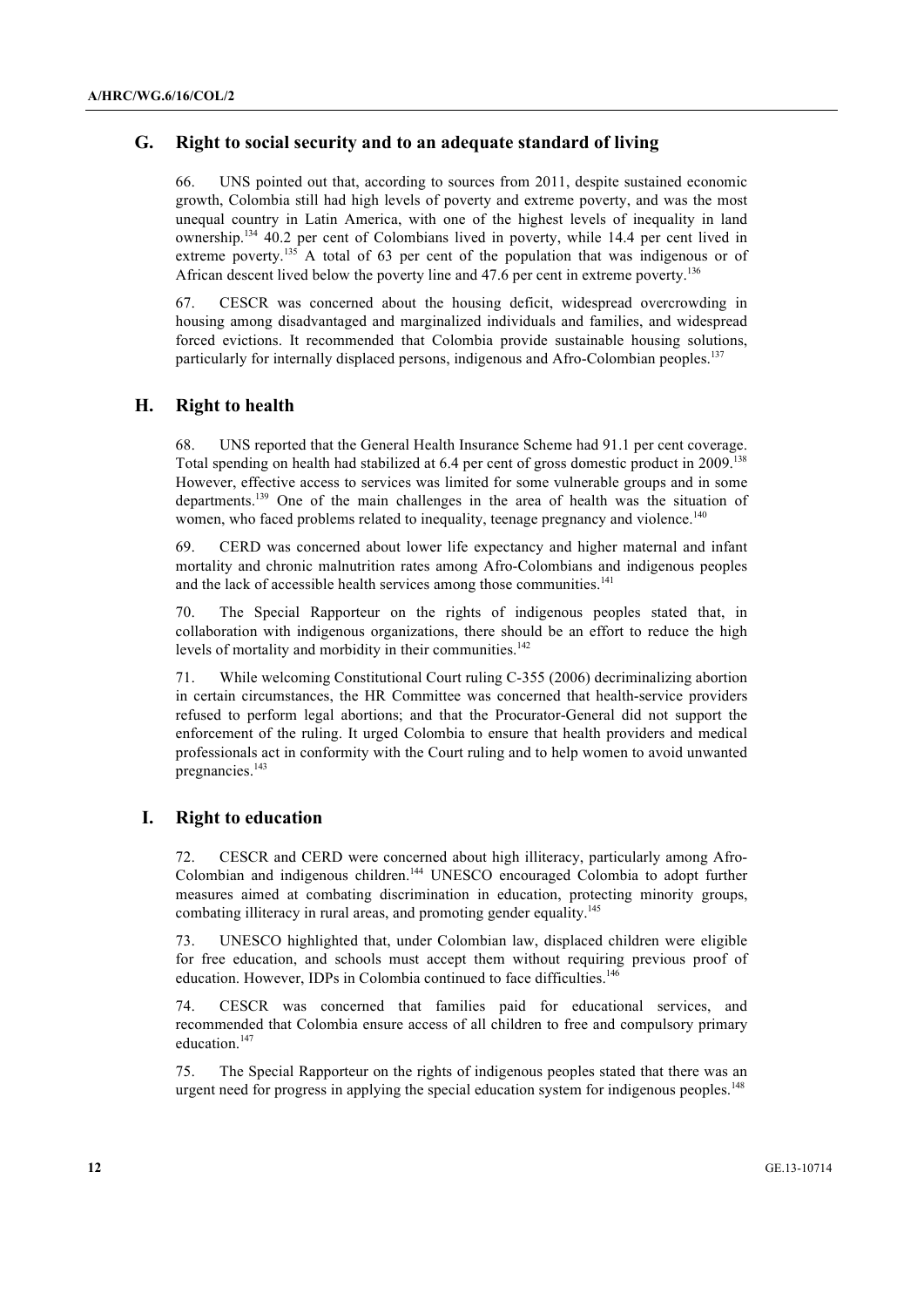76. CRC reiterated its concern over illegal armed groups using schools for child recruitment and over the occupation of schools by the armed forces.<sup>149</sup>

#### **J. Minorities and indigenous peoples**

77. The Special Rapporteur on the rights of indigenous peoples, in his follow-up report, noted the readiness of the Government of Colombia to recognize the rights of indigenous peoples.<sup>150</sup> He was, nevertheless, concerned that the grave situation of indigenous peoples had not been addressed with the level of urgency it deserved.<sup>151</sup> The Special Rapporteur urged the competent authorities to afford effective protection to indigenous leaders.<sup>15</sup>

78. UNS reported that the humanitarian situation of indigenous peoples continued to be critical, with constant confrontations and the presence of armed groups on their ancestral land.<sup>153</sup> The Independent Expert on minority issues stated that forced displacement had had a massive impact on the lives of Afro-Colombians.<sup>154</sup>

79. CERD was concerned over the obstacles that Afro-Colombian and indigenous communities faced in exercising their right to land, including violence against leaders and forced displacement, and fraudulent acquisition and occupation of their territories. It recommended that Colombia comply with the Inter-American Court of Human Rights decisions and ILO Committee of Experts recommendations.<sup>155</sup>

80. Several treaty bodies raised concerns over difficulties regarding the free, prior and informed consent of indigenous and Afro-Colombian communities.<sup>156</sup> The Special Rapporteur on the rights of indigenous peoples recommended that agreements be reached with the indigenous peoples on the draft law regarding consultation and that care be taken to ensure that it is consistent with the applicable international standards, the decisions of the Constitutional Court and relevant international mechanisms.<sup>157</sup>

81. The Special Rapporteur on the rights of indigenous peoples urged the Government to take the measures necessary for speeding up the establishment, expansion and improvement of reserves.<sup>158</sup> He also recalled a previous recommendation that investment, infrastructure, natural resource extraction and exploitation, industrial production and other major projects should not be promoted without full and genuine prior consultation with and the involvement of the indigenous peoples.<sup>159</sup>

82. CERD was concerned that certain indigenous peoples, especially in the Amazon region, were on the brink of extinction.<sup>160</sup>

#### **K. Migrants, refugees and asylum seekers**

83. UNHCR considered that the Law on Victims and Land Restitution should not require victims who are refugees to register with a Consulate, in order to benefit from some of the compensations.161 It recommended that the Government establish confidential mechanisms alternative to registration in consulates and to provide refugees the opportunity to submit their claims for reparation at the time of their repatriation.<sup>162</sup>

#### **L. Internally displaced persons**

84. For UNHCR, forced internal displacement, on the decrease since 2002, continued to be a matter of concern. It noted the increase of forced displacement of entire groups (10 families or 50 persons, or more).<sup>163</sup>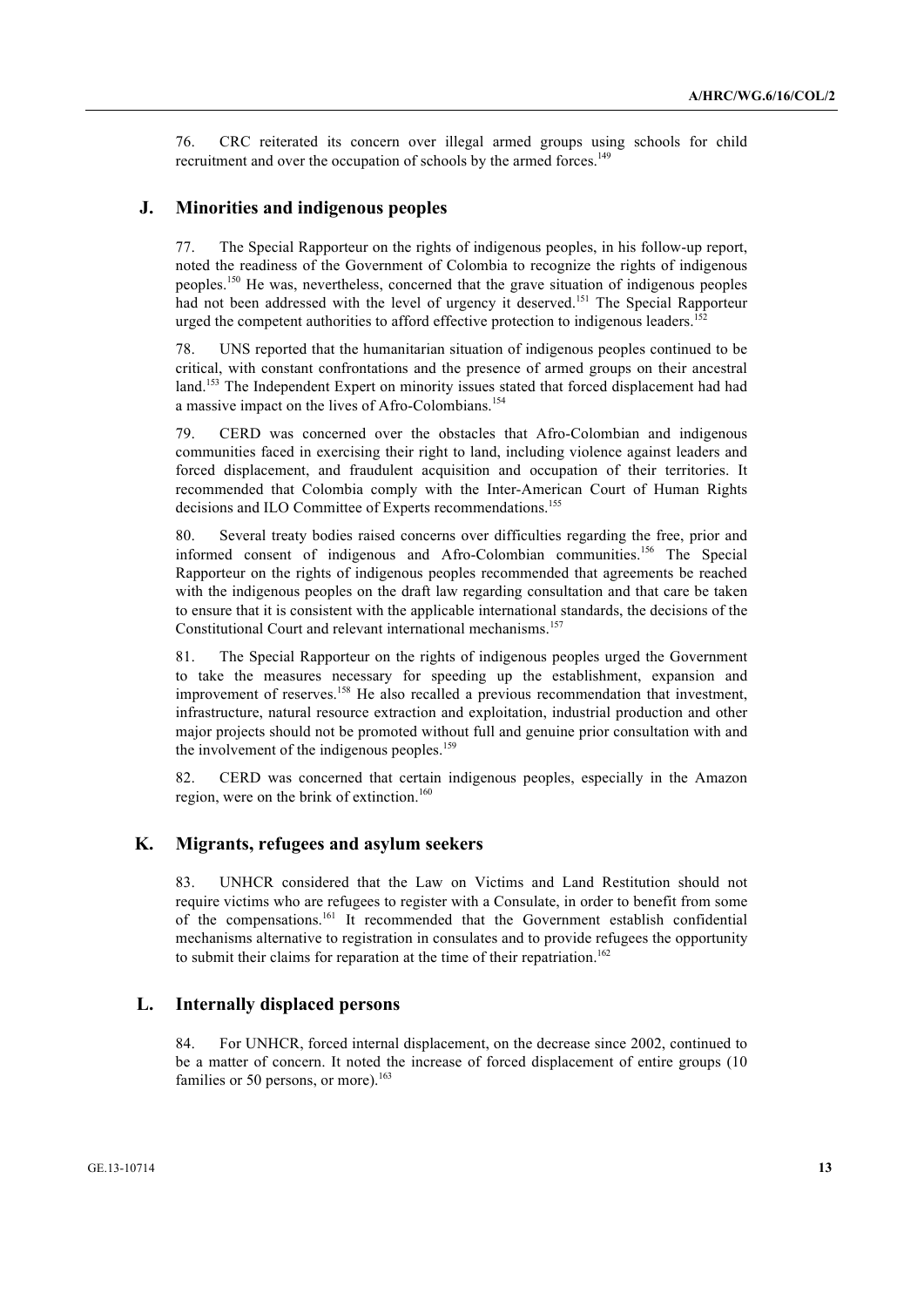85. UNS pointed out that the displaced population was still living in poverty and that Afro-Colombians and indigenous peoples remained vulnerable.<sup>164</sup>

86. The Special Rapporteur on the rights of indigenous peoples stated that Colombia should protect the land of indigenous peoples that had been forcibly displaced to prevent land seizures in their absence and to ensure that displaced indigenous communities can return safely.165

#### **M. Right to development and environmental issues**

87. CESCR was concerned about unequal land distribution and the absence of an agrarian reform. It recommended that Colombia develop agricultural policies that prioritize food production.166 CAT urged Colombia to respect the land ownership of peasants, among others.<sup>167</sup>

88. Concerned by the negative consequences of aerial fumigation, CESCR recommended that Colombia incorporate economic, social and cultural rights in its strategy to combat drug trafficking.<sup>168</sup>

#### *Notes*

- <sup>2</sup> Ibid., para. 5. See also UNCT submission to the UPR on Colombia, para. 4; CCPR/C/COL/CO/6, para. 12; CAT/C/COL/CO/4, para. 11; and CERD/C/COL/CO/14, para. 14.
- $3$  UNCT submission to the UPR on Colombia, para. 8.
- $4$  Ibid., para. 9.
- $5 \times 2012/171$ , para. 87.

<sup>6</sup> Unless indicated otherwise, the status of ratifications of instruments listed in the table may be found in the official website of the United Nations Treaty Collection database, Office of Legal Affairs of the United Nations Secretariat, http://treaties.un.org/. Please also refer to the United Nations compilation on Colombia from the previous cycle (A/HRC/WG.6/3/COL/2).

<sup>7</sup> The following abbreviations have been used for this document:

|                   | The Tonowing abore viations have been ased for this document.                       |
|-------------------|-------------------------------------------------------------------------------------|
| <b>ICERD</b>      | International Convention on the Elimination of All Forms of Racial Discrimination   |
| <b>ICESCR</b>     | International Covenant on Economic, Social and Cultural Rights                      |
| <b>OP-ICESCR</b>  | Optional Protocol to ICESCR                                                         |
| <b>ICCPR</b>      | International Covenant on Civil and Political Rights                                |
| <b>ICCPR-OP 1</b> | Optional Protocol to ICCPR                                                          |
| <b>ICCPR-OP 2</b> | Second Optional Protocol to ICCPR, aiming at the abolition of the death penalty     |
| <b>CEDAW</b>      | Convention on the Elimination of All Forms of Discrimination against Women          |
| <b>OP-CEDAW</b>   | Optional Protocol to CEDAW                                                          |
| <b>CAT</b>        | Convention against Torture and Other Cruel, Inhuman or Degrading Treatment or       |
|                   | Punishment                                                                          |
| OP-CAT            | Optional Protocol to CAT                                                            |
| <b>CRC</b>        | Convention on the Rights of the Child                                               |
| OP-CRC-AC         | Optional Protocol to CRC on the involvement of children in armed conflict           |
| OP-CRC-SC         | Optional Protocol to CRC on the sale of children, child prostitution and child      |
|                   | pornography                                                                         |
| OP-CRC-IC         | Optional Protocol to CRC on a communications procedure                              |
| <b>ICRMW</b>      | International Convention on the Protection of the Rights of All Migrant Workers and |
|                   | Members of Their Families                                                           |
| <b>CRPD</b>       | Convention on the Rights of Persons with Disabilities                               |
| <b>OP-CRPD</b>    | Optional Protocol to CRPD                                                           |
| <b>CPED</b>       | International Convention for the Protection of All Persons from Enforced            |
|                   | Disappearance                                                                       |
|                   |                                                                                     |

 $1$  A/HRC/19/21/Add.3, pp. 1-2.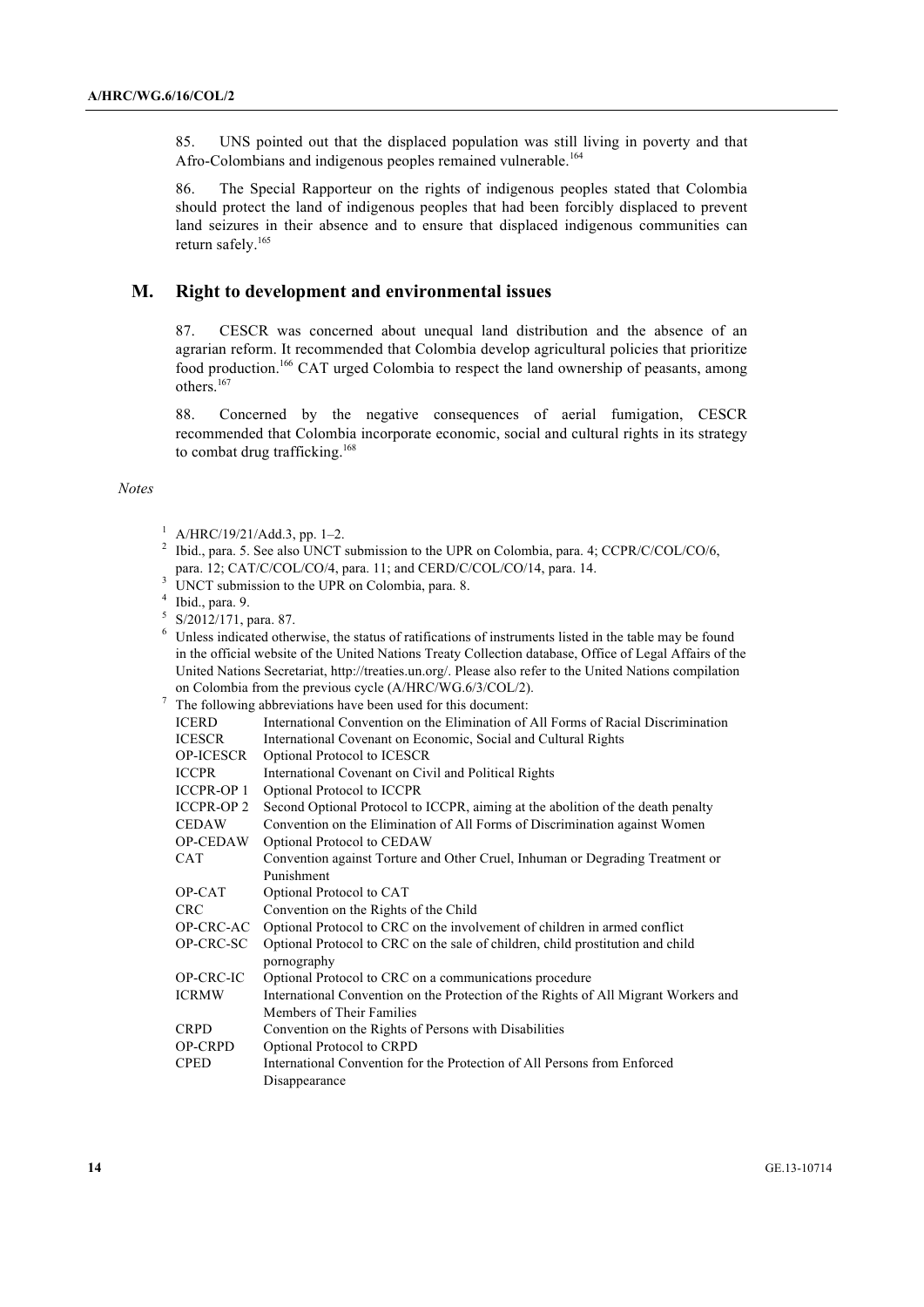- <sup>8</sup> Individual complaints: ICCPR-OP 1, art. 1; OP-CEDAW, art. 1; OP-CRPD, art. 1; OP-ICESCR, art. 1; OP-CRC-IC, art. 5; ICERD, art. 14; CAT, art. 22; ICRMW, art. 77; and CPED, art. 31. Inquiry procedure: OP-CEDAW, art. 8; CAT, art. 20; CPED, art. 33; OP-CRPD, art. 6; OP-ICESCR, art. 11; and OP-CRC-IC, art. 13. Inter-State complaints: ICCPR, art. 41; ICRMW, art. 76; CPED, art. 32; CAT, art. 21; OP-ICESCR, art. 10; and OP-CRC-IC, art. 12. Urgent action: CPED, art. 30.
- <sup>9</sup> Geneva Convention for the Amelioration of the Condition of the Wounded and Sick in Armed Forces in the Field (First Convention); Geneva Convention for the Amelioration of the Condition of Wounded, Sick and Shipwrecked Members of Armed Forces at Sea (Second Convention); Geneva Convention relative to the Treatment of Prisoners of War (Third Convention); Geneva Convention relative to the Protection of Civilian Persons in Time of War (Fourth Convention); Protocol Additional to the Geneva Conventions of 12 August 1949, and relating to the Protection of Victims of International Armed Conflicts (Protocol I); Protocol Additional to the Geneva Conventions of 12 August 1949, and relating to the Protection of Victims of Non-International Armed Conflicts (Protocol II). For the official status of ratifications, see Federal Department of Foreign Affairs of Switzerland, at www.eda.admin.ch/eda/fr/home/topics/intla/intrea/chdep/warvic.html.
- <sup>10</sup> 1951 Convention relating to the Status of Refugees and its 1967 Protocol.
- <sup>11</sup> International Labour Organization Convention No. 29 concerning Forced or Compulsory Labour; Convention No. 105 concerning the Abolition of Forced Labour; Convention No. 87 concerning Freedom of Association and Protection of the Right to Organise; Convention No. 98 concerning the Application of the Principles of the Right to Organise and to Bargain Collectively; Convention No. 100 concerning Equal Remuneration for Men and Women Workers for Work of Equal Value; Convention No. 111 concerning Discrimination in Respect of Employment and Occupation; Convention No. 138 concerning Minimum Age for Admission to Employment; Convention No. 182 concerning the Prohibition and Immediate Action for the Elimination of the Worst Forms of Child Labour.
- <sup>12</sup> International Labour Organization Convention No.169 concerning Indigenous and Tribal Peoples in Independent Countries.
- <sup>13</sup> Protocol to Prevent, Suppress and Punish Trafficking in Persons, Especially Women and Children, supplementing the United Nations Convention against Transnational Organized Crime.
- <sup>14</sup> 1954 Convention relating to the Status of Stateless Persons and 1961 Convention on the Reduction of Statelessness.
- <sup>15</sup> See also UNESCO submission to the UPR on Colombia, para. 65.
- <sup>16</sup> Protocol Additional to the Geneva Conventions of 12 August 1949, and relating to the Adoption of an Additional Distinctive Emblem (Protocol III). For the official status of ratifications, see Federal Department of Foreign Affairs of Switzerland, at
- www.eda.admin.ch/eda/fr/home/topics/intla/intrea/chdep/warvic.html.
- <sup>17</sup> International Labour Organization Convention No.189 concerning Decent Work for Domestic Workers.
- <sup>18</sup> A/HRC/19/21/Add.3, para. 118 (d). See also CAT/C/COL/CO/4, para. 22, CCPR/C/COL/CO/6, para. 21, A/HRC/10/21/Add.3, para. 103 (a) and E/C.12/COL/CO/5, para. 32.
- <sup>19</sup> UNCT submission to the UPR on Colombia, para. 11. See also A/HRC/19/21/Add.3, para. 60.
- <sup>20</sup> CAT/C/COL/CO/4, para. 32.
- <sup>21</sup> CRC/C/OPAC/COL/CO/1, para. 49.
- $22$  CERD/C/COL/CO/14, para. 30.
- <sup>23</sup> CMW/C/COL/CO/1, paras. 9 and 11.
- <sup>24</sup> UNCT submission to the UPR on Colombia, paras. 68–69. See also A/HRC/19/21/Add.3, para. 44, CAT/C/COL/CO/4, para. 14; CCPR/C/COL/CO/6, para. 9; and letter dated 30 April 2012 from the HR Committee to the Permanent Mission of Colombia in Geneva, first page, available from http://www2.ohchr.org/english/bodies/hrc/docs/followup/ColombiaFUApril2012.pdf.
- <sup>25</sup> UNCT submission to the UPR on Colombia, para. 20. See also CAT/C/COL/CO/4, para. 27.
- <sup>26</sup> A/HRC/19/58/Add.4, para. 7.
- <sup>27</sup> UNCT submission to the UPR on Colombia, para. 16.
- <sup>28</sup> A/HRC/19/21/Add.3, para. 55.
- <sup>29</sup> Ibid., para. 57.
- <sup>30</sup> UNHCR submission to the UPR on Colombia, 2012, p. 8.
- <sup>31</sup> Ibid., p. 5.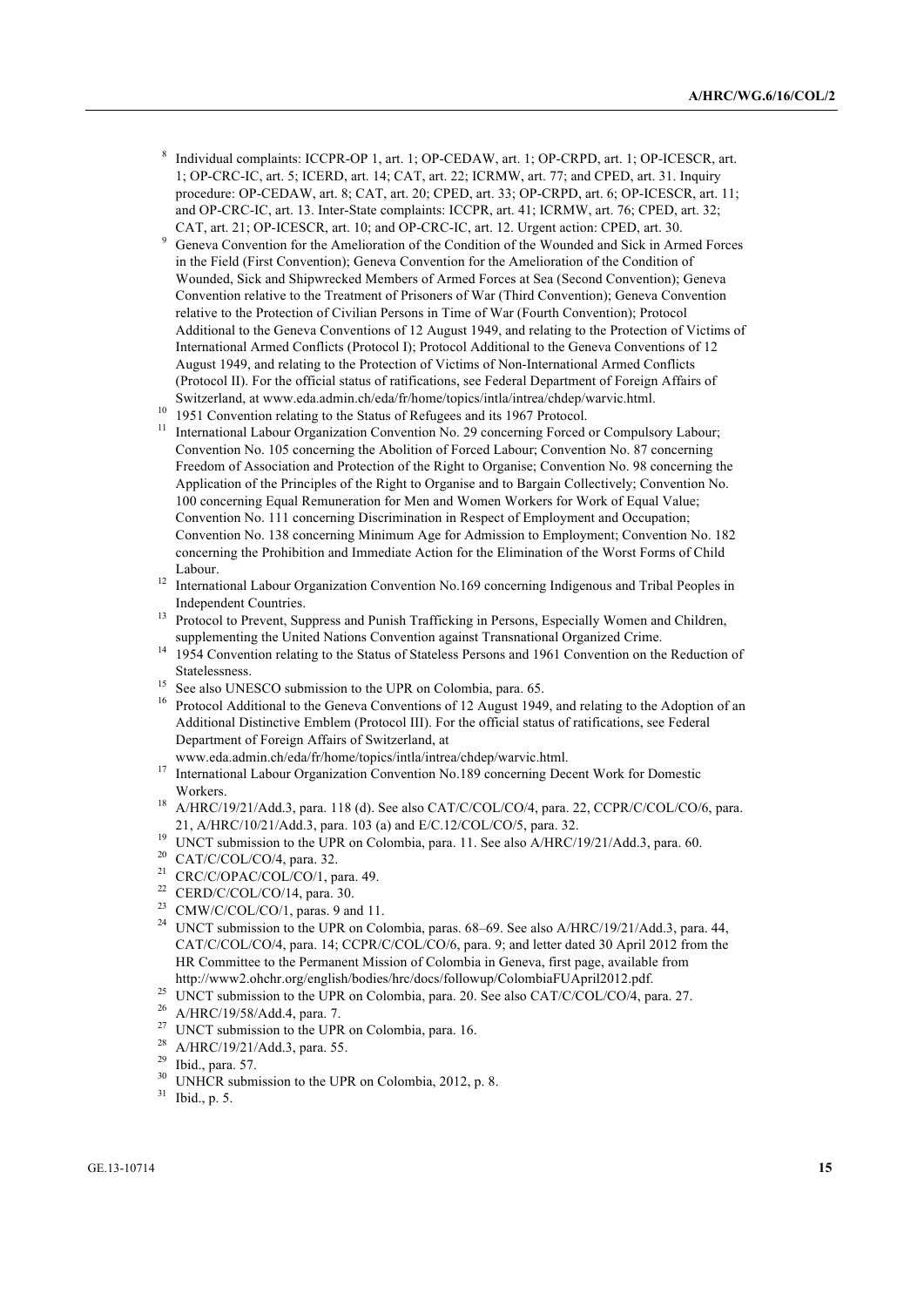- <sup>32</sup> UNCT submission to the UPR on Colombia, para. 18. See also A/HRC/19/21/Add.3, para. 61.<br><sup>33</sup> A/HDC/20/22/Add 2 and Camel, para. 72. See also A/HDC/14/2C/Add 2 ages, 88 (c)(is)
- <sup>33</sup> A/HRC/20/22/Add.2 and Corr.1, para. 72. See also A/HRC/14/26/Add.2, para. 88 (a)(iv).
- <sup>34</sup> CAT/C/COL/CO/4, para. 16. See also CRC/C/OPAC/COL/CO/1, paras. 8–9.
- <sup>35</sup> CCPR/C/COL/CO/6, para. 14. See also letter dated 30 April 2012 from HR Committee to the Permanent Mission of Colombia in Geneva, first page (note 24 above).
- <sup>36</sup> Open letter by special procedures mandate holders of the Human Rights Council to the Government and representatives of the Congress of the Republic of Colombia, available from www.ohchr.org/EN/NewsEvents/Pages/DisplayNews.aspx?NewsID=12683&LangID=E. See also OHCHR, "Colombia: UN experts call on the authorities to reconsider the constitutional reform of military criminal justice", press release, available from www.ohchr.org/EN/NewsEvents/Pages/DisplayNews.aspx?NewsID=12684&LangID=E. See also

UNCT submission to the UPR on Colombia, para. 80 and A/HRC/19/21/Add.3, para. 35 and OHCHR briefing note of 27 November 2012, available from

- www.ohchr.org/EN/NewsEvents/Pages/DisplayNews.aspx?NewsID=12842&LangID=E. <sup>37</sup> Letter dated 30 April 2012 from HR Committee to the Permanent Mission of Colombia in Geneva,
- first page (note 24 above).
- <sup>38</sup> OHCHR, "Oficina de la ONU para los Derechos Humanos reitera preocupación por reforma al fuero militar", press release, 29 December 2012, available from
- www.hchr.org.co/publico/comunicados/2012/comunicados2012.php3?cod=27&cat=88.
- <sup>39</sup> CCPR/C/COL/CO/6, para. 22. See also A/HRC/19/21/Add.3, para. 94.
- <sup>40</sup> According to article 5 of the rules of procedure for the International Coordination Committee (ICC) Sub-Committee on Accreditation, the different classifications for accreditation used by the Sub-Committee are: A: Voting Member (fully in compliance with each of the Paris Principles), B: Non-Voting Member (not fully in compliance with each of the Paris Principles or insufficient information provided to make a determination), C: No Status (not in compliance with the Paris Principles).
- <sup>41</sup> For the list of national human rights institutions with accreditation status granted by the International Coordination Committee of National Institutions for the Promotion and Protection of Human Rights (ICC), see A/HRC/20/10, annex.
- 42 UNCT submission to the UPR on Colombia, para. 6. See also A/HRC/19/21/Add.3, paras. 23, 27–29, CCPR/C/COL/CO/6, para. 16; letter dated 30 April 2012 from HR Committee to the Permanent Mission of Colombia in Geneva, second page (note 24 above); and CAT/C/COL/CO/4, para. 15.
- <sup>43</sup> Letter dated 30 April 2012 from HR Committee to the Permanent Mission of Colombia in Geneva, second page (note 24 above).
- <sup>44</sup> A/HRC/19/21/Add.3, paras. 25 and 26.
- <sup>45</sup> Ibid., para. 20.
- $^{46}$  Ibid., para. 13.
- <sup>47</sup> CCPR/C/COL/CO/6, para. 13; CAT/C/COL/CO/4, para. 18; CERD/C/COL/CO/14, para. 15; and CRC/C/OPAC/COL/CO/1, paras. 18–19.
- <sup>48</sup> See www.ohchr.org/EN/HRBodies/UPR/Pages/UPRImplementation.aspx.
- $49$  The following abbreviations have been used for this document:

| <b>CERD</b>  | Committee on the Elimination of Racial Discrimination                |
|--------------|----------------------------------------------------------------------|
| <b>CESCR</b> | Committee on Economic, Social and Cultural Rights                    |
| HR Committee | Human Rights Committee                                               |
| <b>CEDAW</b> | Committee on the Elimination of Discrimination against Women         |
| <b>CAT</b>   | Committee against Torture                                            |
| <b>CRC</b>   | Committee on the Rights of the Child                                 |
| <b>CMW</b>   | Committee on the Protection of the Rights of All Migrant Workers and |
|              | Members of Their Families                                            |
| <b>CRPD</b>  | Committee on the Rights of Persons with Disabilities                 |
| <b>CED</b>   | Committee on Enforced Disappearances                                 |
|              |                                                                      |

- $50$  CERD/C/COL/CO/14, para. 33.
- <sup>51</sup> CCPR/C/COL/CO/6, para. 27.
- <sup>52</sup> CCPR/C/COL/CO/6/Add.1.
- $^{53}$  CCPR/C/COL/CO/6/Add.2.
- <sup>54</sup> See also letter dated 30 April 2012 from HR Committee to the Permanent Mission of Colombia in Geneva (note 24 above).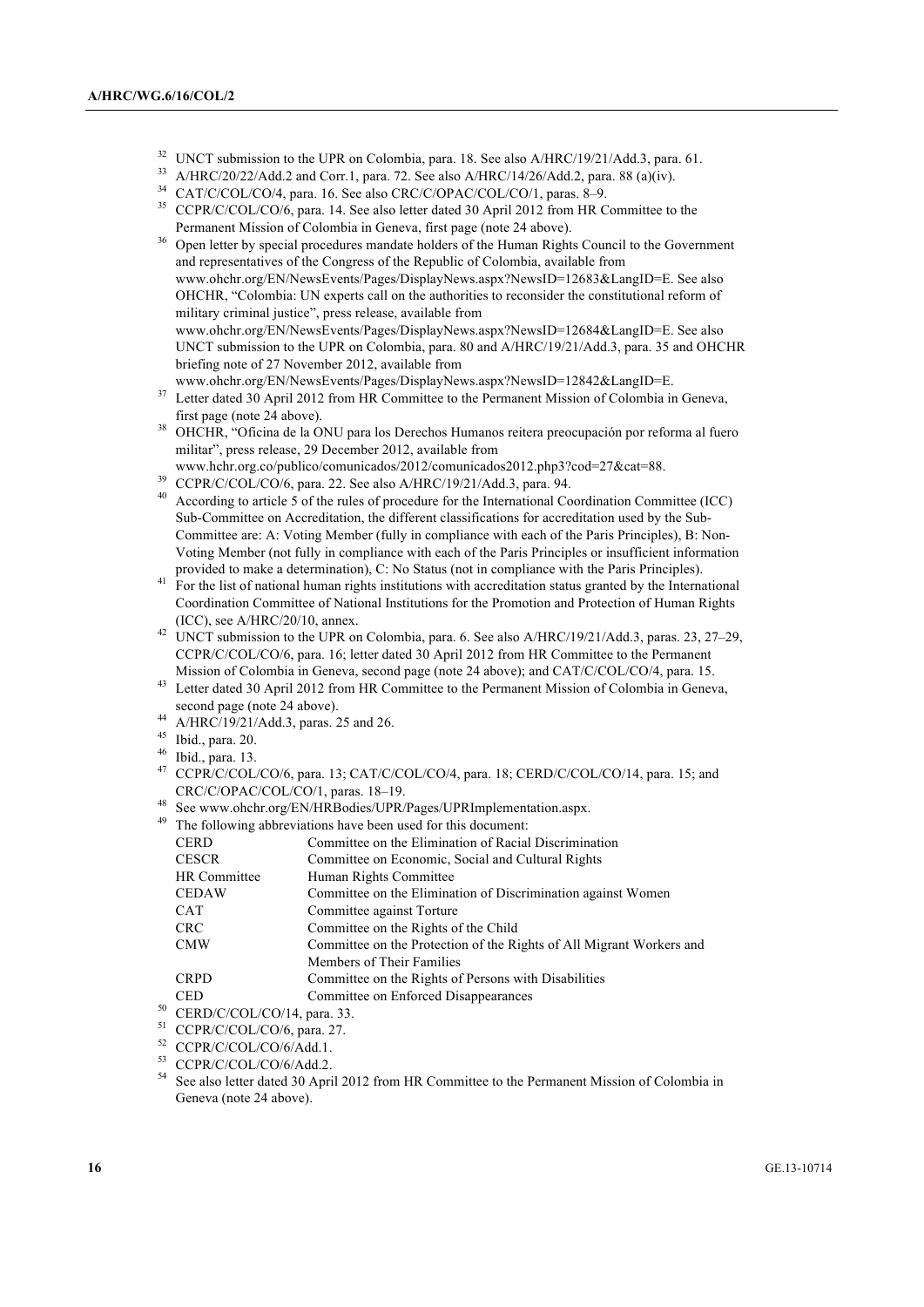- <sup>55</sup> CAT/C/COL/CO/4, para. 33.
- <sup>56</sup> CAT/C/COL/CO/4/Add.1.
- <sup>57</sup> CCPR/C/98/D/1623/2007; CCPR/C/102/D/1611/2007; and CCPR/C/104/D/1641/2007. See also A/65/40 (Vol. I), para. 156; A/66/40 (Vol. I), paras. 169 and 232; and A/66/40 (Vol. II, Part Two), p. 89.
- <sup>58</sup> For the titles of special procedures, see www.ohchr.org/EN/HRBodies/SP/Pages/Themes.aspx and www.ohchr.org/EN/HRBodies/SP/Pages/Countries.aspx.
- <sup>59</sup> A/HRC/20/22/Add.2 and Corr.1.
- <sup>60</sup> A/HRC/19/58/Add.4.
- <sup>61</sup> A/HRC/19/21/Add.3, para. 2.
- <sup>62</sup> Ibid., para. 1.
- <sup>63</sup> OHCHR, *2008 Report: Activities and Results*, pp. 56 and 134.
- <sup>64</sup> Ibid., pp. 174 and 190; OHCHR, *2009 Report: Activities and Results*, pp. 190, 198 and 203; and OHCHR, *Report 2010*, pp. 79 and 98.
- <sup>65</sup> A/HRC/16/45/Add.1, para. 88.
- $^{66}$  CERD/C/COL/CO/14, para. 18. See also CCPR/C/COL/CO/6, para. 25.  $^{67}$  A/HRC/19/21/Add.3, para. 107.
- 
- <sup>68</sup> A/HRC/20/22/Add.2 and Corr.1, para. 71. See also A/HRC/19/21/Add.3, para. 30, A/HRC/21/18,  $\frac{1}{20}$  paras. 25–27.
- <sup>69</sup> A/HRC/20/22/Add.2 and Corr.1, paras. 8 and 10. See also A/HRC/19/21/Add.3, para. 31.
- <sup>70</sup> CCPR/C/COL/CO/6, para. 14; CAT/C/COL/CO/4, para. 16; and CRC/C/OPAC/COL/CO/1, paras. 8– 9.
- <sup>71</sup> A/HRC/19/21/Add.3, para. 32.
- <sup>72</sup> Ibid., para. 37.
- <sup>73</sup> Ibid., para. 42.
- <sup>74</sup> CAT/C/COL/CO/4, para. 15.
- <sup>75</sup> A/HRC/19/58/Add.4, para. 10.
- <sup>76</sup> Ibid., para. 5.
- <sup>77</sup> Ibid., para. 6; CAT/C/COL/CO/4, paras. 9 and 17 and CCPR/C/COL/CO/6, para. 15. See also CAT/C/COL/CO/4, para. 9.
- <sup>78</sup> A/HRC/19/58/Add.4, para. 6. See also A/HRC/19/21/Add.3, para. 64 and UNCT submission to the UPR on Colombia, para. 54.
- <sup>79</sup> A/HRC/19/58/Add.4, para. 6.
- $^{80}$  A/HRC/19/58/Rev.1, para.125.<br><sup>81</sup> CAT/C/COL/CO/4, para. 11.
- 
- <sup>82</sup> Ibid., para. 12. See also UNCT submission to the UPR on Colombia, paras. 47–50.
- 83 CAT/C/COL/CO/4, para. 21. See also CCPR/C/COL/CO/6, para. 21 and CERD/C/COL/CO/14, para. 21.
- 84 CAT/C/COL/CO/4, para. 20 and CCPR/C/COL/CO/6, para. 20.
- <sup>85</sup> UNCT submission to the UPR on Colombia, para. 12. See also UN News Service, "Colombia must fight impunity for sexual violence crimes – UN official", 21 May 2012, available from www.un.org/apps/news/story.asp?NewsID=42051&Cr=sexual+violence#.UREuex1Sjko.
- 86 CCPR/C/COL/CO/6, para. 18. See also E/C.12/COL/CO/5, para. 15; CAT/C/COL/CO/4, para. 28; CRC/C/OPAC/COL/CO/1, para. 35; S/2012/171, paras. 76–77 and A/HRC/19/21/Add.3, paras. 67– 68.
- 87 CAT/C/COL/CO/4, para. 28. See also UNCT submission to the UPR on Colombia, para. 64.
- <sup>88</sup> E/C.12/COL/CO/5, para. 15.
- <sup>89</sup> UNCT submission to the UPR on Colombia, para. 41. See also CRC/C/OPAC/COL/CO/1, paras. 34– 35 and S/2012/171, paras. 34–38.
- 
- $^{90}$  A/HRC/19/21/Add.3, para. 74.<br><sup>91</sup> UNCT submission to the UPR on Colombia, para. 40.
- $92$  S/2012/171, para. 32. See also UNCT submission to the UPR on Colombia, para. 60, CRC/C/OPAC/COL/CO/1, paras. 22–23 and A/HRC/19/21/Add.3, para. 87.
- 93 S/2012/171, para. 80.
- <sup>94</sup> Ibid., para. 73.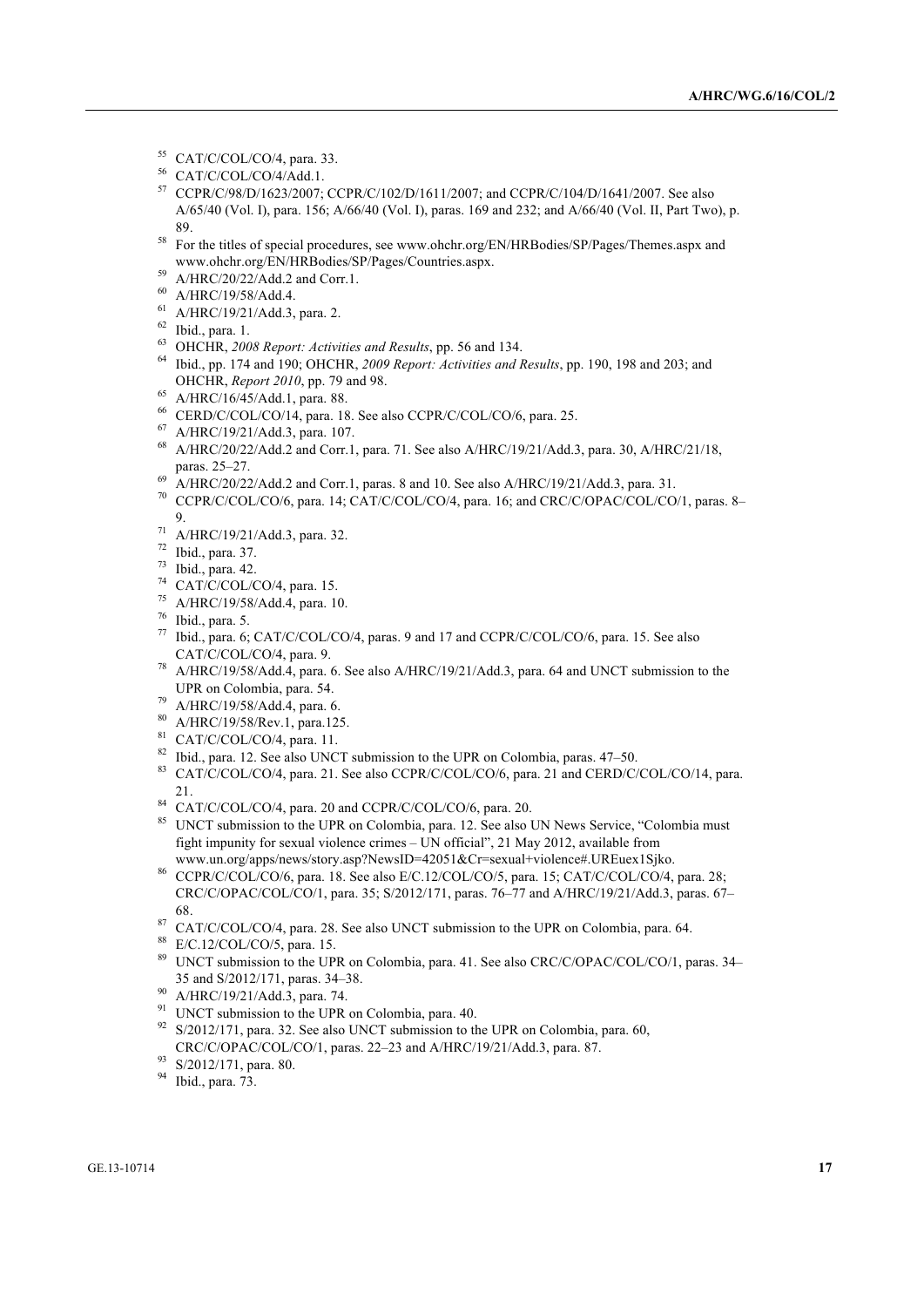- Ibid., para. 14. See also A/HRC/19/21/Add.3, para. 77, UNCT submission to the UPR on Colombia, para. 58, E/C.12/COL/CO/5, para. 16, CCPR/C/COL/CO/6, para. 24, CRC/C/OPAC/COL/CO/1, paras. 26–27, 29, 39–40, and CAT/C/COL/CO/4, para. 29.
- <sup>96</sup> CRC/C/OPAC/COL/CO/1, paras. 43 and 44, CAT/C/COL/CO/4, para. 29. See also CRC/C/OPSC/COL/CO/1, paras. 29–30.<br>S/2012/171, para. 25.
- 
- <sup>98</sup> Ibid., para. 22. See also CAT/C/COL/CO/4, para. 29.<br><sup>99</sup> S/2012/171, para. 23.
- 
- <sup>100</sup> CRC/C/OPAC/COL/CO/1, para. 38.
- <sup>101</sup> S/2012/171, para. 71.
- <sup>102</sup> CMW/C/COL/CO/1, para. 35.
- <sup>103</sup> E/C.12/COL/CO/5, para. 17. See also UNCT submission to the UPR on Colombia, para. 45.<br><sup>104</sup> CMW/C/COL/CO/1, para. 36.
- 
- <sup>105</sup> E/C.12/COL/CO/5, para. 17.
- <sup>106</sup> A/HRC/14/26/Add.2, para. 88 (a)(v).
- <sup>107</sup> Ibid., para. 88 (c)(ii).
- <sup>108</sup> Ibid., para. 88 (e)(iv). See also A/HRC/19/21/Add.3, para. 10.
- <sup>109</sup> CAT/C/COL/CO/4, para. 15. See also CCPR/C/COL/CO/6, paras. 12 and 16 and A/HRC/14/26/Add.2, para. 88 (b)(ii).
- <sup>110</sup> CAT/C/COL/CO/4, para. 24. See also CCPR/C/COL/CO/6, paras. 12, 14 and 17 and CRC/C/OPAC/COL/CO/1, para. 9. See also letter dated 30 April 2012 from HR Committee to the Permanent Mission of Colombia in Geneva, first page (note 24 above).<br>
A/HRC/10/21/Add.3, para. 100.
- 
- 
- <sup>112</sup> CERD/C/COL/CO/14, para. 21.<br><sup>113</sup> A/HRC/19/21/Add.3, para. 9. See also A/HRC/20/22/Add.2 and Corr.1, para. 71.
- <sup>114</sup> A/HRC/19/58/Add.4, para. 7.
- <sup>115</sup> CAT/C/COL/CO/4, para. 12. See also CCPR/C/COL/CO/6, para. 12.
- <sup>116</sup> CAT/C/COL/CO/4, para. 19 and CCPR/C/COL/CO/6, para. 11.
- <sup>117</sup> CCPR/C/COL/CO/6, para. 10. See also CAT/C/COL/CO/4, para. 25 and CERD/C/COL/CO/14, para. 17.
- <sup>118</sup> A/HRC/20/22/Add.2 and Corr.1, p. 2 and para. 73.
- <sup>119</sup> E/C.12/COL/CO/5, para. 18.
- <sup>120</sup> CRC/C/OPSC/COL/CO/1, paras. 20-21.
- <sup>121</sup> UNESCO submission to the UPR on Colombia, paras. 62–63.
- 
- $122 \text{ Ibid., para. } 69.$ <br>123 Ibid., para. 60.
- $124$  Ibid., para. 68.
- <sup>125</sup> A/HRC/19/55/Add.2, para. 87. See also CCPR/C/COL/CO/6, paras. 16–17, CAT/C/COL/CO/4, para. 23; CRC/C/OPAC/COL/CO/1, paras. 20–21; letter dated 30 October 2009 from CAT to the Permanent Mission of Colombia in Geneva, p. 2, available from http://www2.ohchr.org/english/bodies/cat/docs/followup/Colombialetterfollowup30102009.pdf and E/C.12/COL/CO/5, para. 12 and A/HRC/19/21/Add.3, para. 14.
- <sup>126</sup> UNCT submission to the UPR on Colombia, para. 37.
- <sup>127</sup> A/HRC/13/22/Add.3, para. 144.
- 128 Ibid., paras. 157 and 162.
- <sup>129</sup> CCPR/C/COL/CO/6, paras. 16-17; CAT/C/COL/CO/4, para. 23; CRC/C/OPAC/COL/CO/1, paras. 20–21; letter dated 30 October 2009 from CAT to the Permanent Mission of Colombia in Geneva, p. 2 (note 125 above) and E/C.12/COL/CO/5, para. 12.
- <sup>130</sup> A/HRC/20/22/Add.2 and Corr.1, para. 62.
- <sup>131</sup> UNCT submission to the UPR on Colombia, para. 37. See also A/HRC/19/21/Add.3, paras. 14–22; UNCT submission to the UPR on Colombia, paras. 34–36, 38.
- <sup>132</sup> ILO Committee of Experts on the Application of Conventions and Recommendations, Observation concerning the ILO Freedom of Association and Protection of the Right to Organise Convention, 1948 (No. 87), adopted 2011, published 101st ILC session (2012), available from www.ilo.org/dyn/normlex/en/f?p=1000:13100:0::NO:13100:P13100\_COMMENT\_ID:2698636.